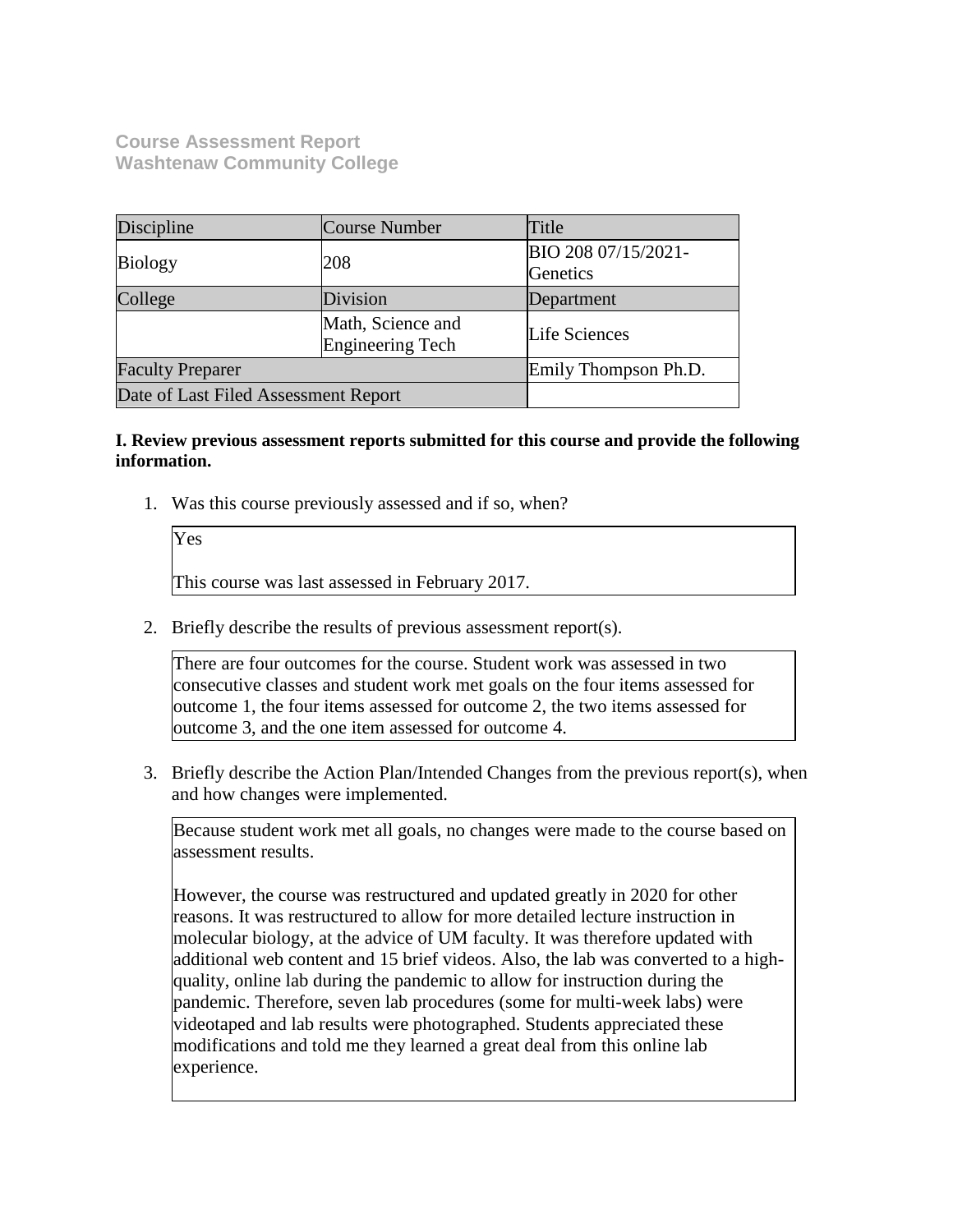Finally, the level of success was changed to 70% of students achieving 72% or more for each outcome. I changed the standards to allow for an anticipated slightly lower achievement in a somewhat more rigorous class in Winter 2021.

#### **II. Assessment Results per Student Learning Outcome**

Outcome 1: Describe the laws, concepts and mechanisms involved in classical Mendelian genetics; solve problems, predict outcomes, and interpret relevant literature readings.

- Assessment Plan
	- o Assessment Tool: Selected questions
	- o Assessment Date: Winter 2019
	- o Course section(s)/other population: All sections
	- o Number students to be assessed: All students in all sections
	- $\circ$  How the assessment will be scored: Item analysis will be made from answers in exams, homework, lab reports and/or assignments
	- o Standard of success to be used for this assessment: 70% of students scoring 75% or higher on each item analyzed
	- o Who will score and analyze the data: Biology faculty
- 1. Indicate the Semester(s) and year(s) assessment data were collected for this report.

| rall (indicate years below) below) | Winter (indicate years) | SP/SU (indicate years)<br>below) |
|------------------------------------|-------------------------|----------------------------------|
| 2019                               | 2021                    |                                  |

2. Provide assessment sample size data in the table below.

| # of students enrolled | # of students assessed |
|------------------------|------------------------|
|                        |                        |

3. If the number of students assessed differs from the number of students enrolled, please explain why all enrolled students were not assessed, e.g. absence, withdrawal, or did not complete activity.

All students were assessed (I enroll myself and I think that's wehre the erroneous number 34 comes in). If a student didn't answer the question or didn't complete the assignment, their progress was scored as "0."

4. Describe how students from all populations (day students on campus, DL, MM, evening, extension center sites, etc.) were included in the assessment based on your selection criteria.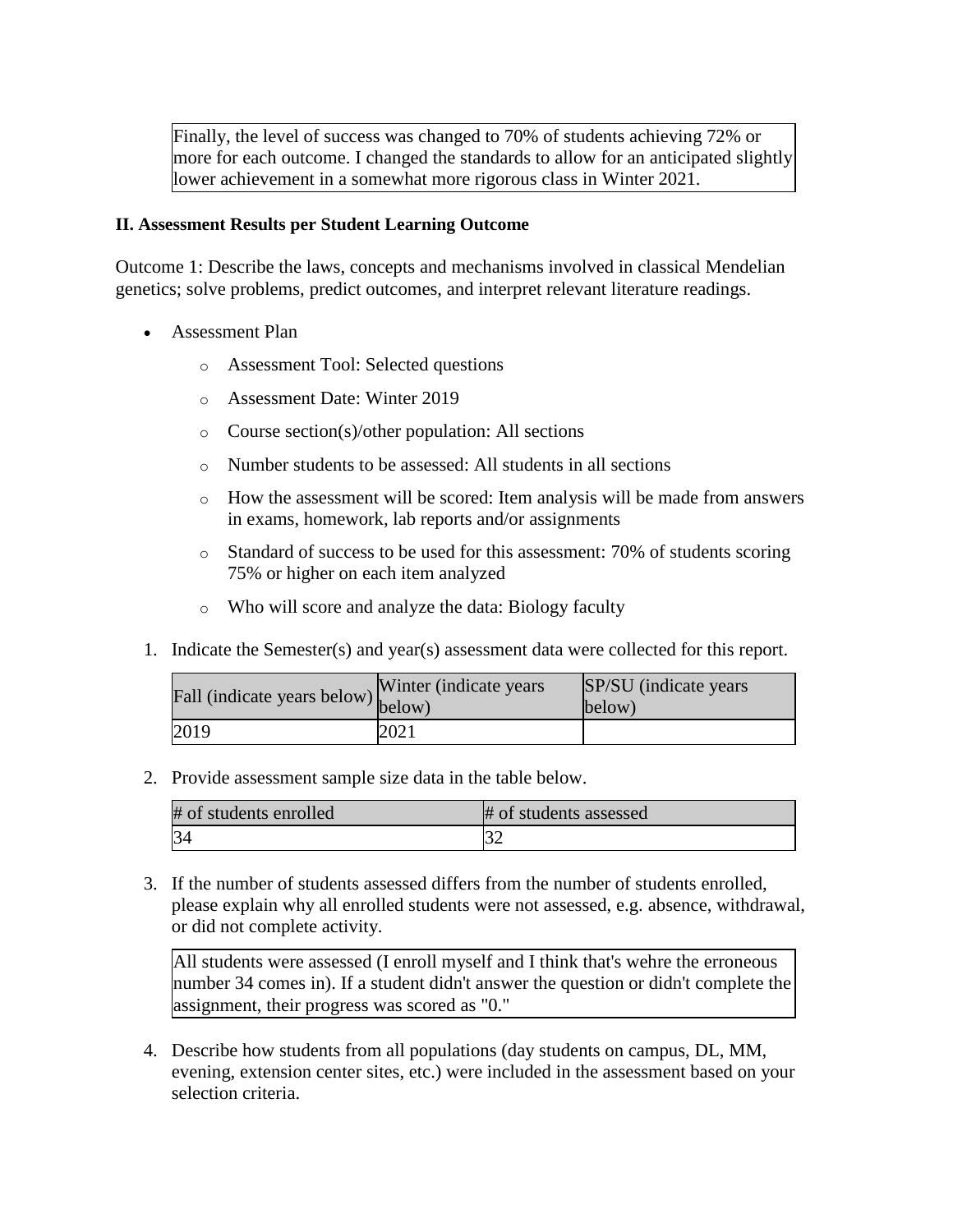Two consecutive sections of Genetics, BIO 208 MM were assessed, one from Fall and one from Winter. In order to meet the needs of the community we serve, the fall MM class has the lab and problem session in the evenings and the winter MM class has the lab and problem session during the day. All attending students from all sections were assessed.

Note: the course was not offered in Winter 2020 because I was on sabbatical and it was not offered with a lab in Fall 2020 due to the pandemic. Therefore Fall 2019 and Winter 2021 were assessed.

5. Describe the process used to assess this outcome. Include a brief description of this tool and how it was scored.

The lead instructor assessed the work of all attending students on the four goals (describe, solve, predict, analyze) using rubrics for scoring. There were two questions used to assess "describe," one to assess "solve," one to assess "predict," and two different questions (one for fall 2019 and a different one for winter 2021, due to changes in the course) to assess "analyze."

The types of questions used in the assessment included: for "describe," a labeling exercise, for "solve" a half-page classic genetics problem, for "predict," a halfpage classic inheritance problem, and for "analyze," an essay.

Standard: As a change, success is defined as 70% of students scoring 72% or better for each assessed item.

6. Briefly describe assessment results based on data collected for this outcome and tool during the course assessment. Discuss the extent to which students achieved this learning outcome and indicate whether the standard of success was met for this outcome and tool.

Met Standard of Success: Yes

Overall, students made satisfactory progress with 76% of them meeting the goal on outcome 1. The breakdown is that 80% met goal on "describe," 75% on "solve,", 69% on "predict", and 81% on "analyze."

7. Based on your interpretation of the assessment results, describe the areas of strength in student achievement of this learning outcome.

The course is meeting the needs of students to transfer Genetics credits to U.S. colleges, graduate schools, medical programs, pharmacy programs, veterinary programs, enology (wine-making) programs, pharm tech programs, vet tech programs, clinical lab programs, etc... I consider student achievement is at a good level for Outcome 1.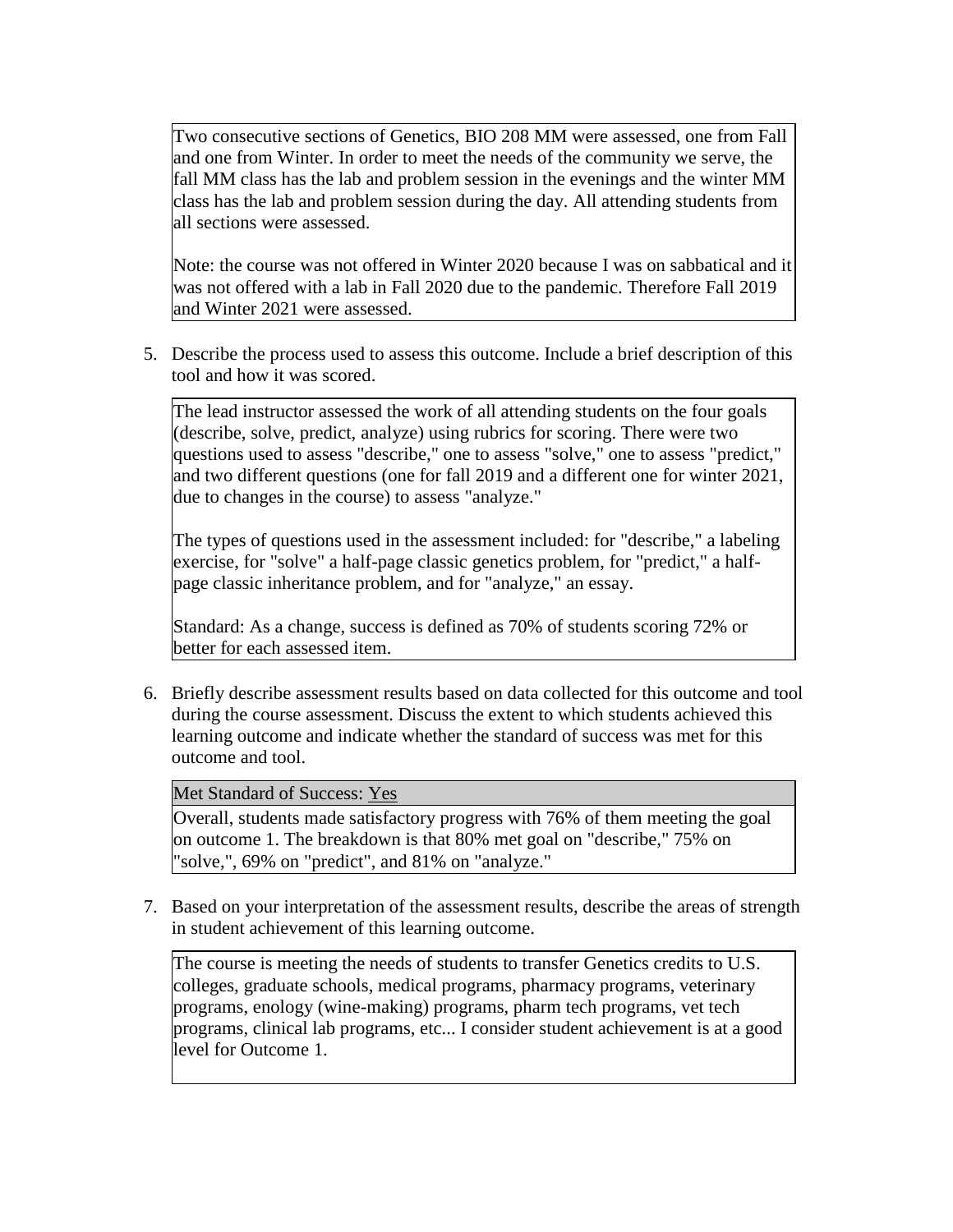Additionally, the course was revised between the two semesters that were assessed and the data show that the newly-revised course for Winter 2021 is leading to a good level of achievement for Outcome 1 when compared with that of Fall 2019.

8. Based on your analysis of student performance, discuss the areas in which student achievement of this learning outcome could be improved. If student met standard of success, you may wish to identify your plans for continuous improvement.

The level of student achievement was met for this Outcome, overall. However, student learning needs to be reinforced for drawing of the life cycle and predicting results from pedigree analysis. This can be accomplished by spending additional time on these problems in the review before exams or by adding these problems to the Reflections essay assignments.

Outcome 2: Describe the mechanisms involved in molecular genetics; solve problems, predict outcomes; interpret relevant literature readings; and evaluate related ethical concerns.

- Assessment Plan
	- o Assessment Tool: Selected questions
	- o Assessment Date: Winter 2019
	- o Course section(s)/other population: All sections
	- o Number students to be assessed: All students in all sections
	- o How the assessment will be scored: Item analysis will be made from answers in exams, homework, lab reports and/or assignments
	- o Standard of success to be used for this assessment: 70% of students scoring 75% or higher on each item analyzed
	- o Who will score and analyze the data: Biology faculty
- 1. Indicate the Semester(s) and year(s) assessment data were collected for this report.

| Fall (indicate years below) below) | Winter (indicate years) | SP/SU (indicate years)<br>below) |
|------------------------------------|-------------------------|----------------------------------|
| 2019                               | 2021                    |                                  |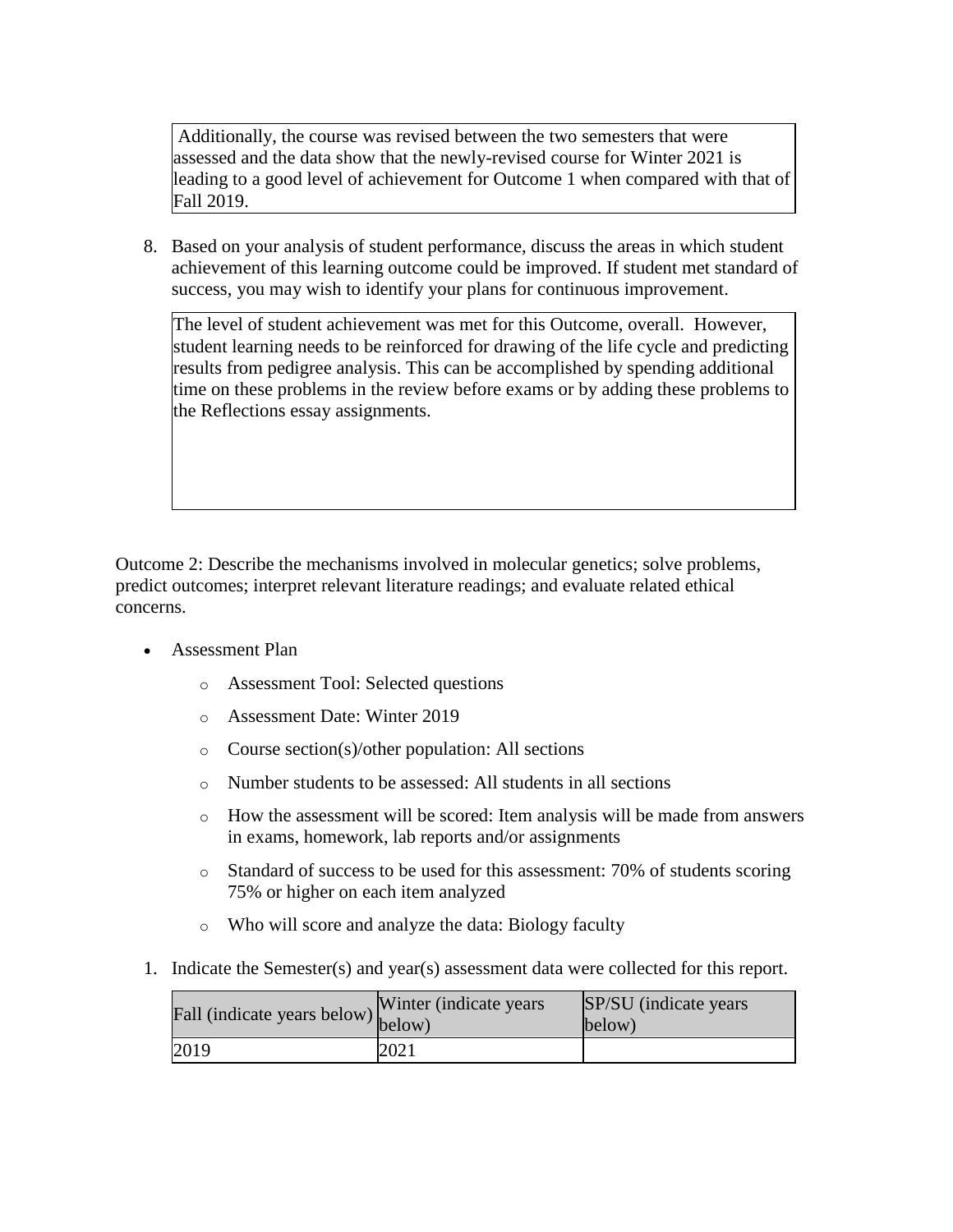2. Provide assessment sample size data in the table below.

| # of students enrolled | # of students assessed |
|------------------------|------------------------|
|                        |                        |

3. If the number of students assessed differs from the number of students enrolled, please explain why all enrolled students were not assessed, e.g. absence, withdrawal, or did not complete activity.

All students were assessed. If a student didn't answer the question or didn't complete the assignment, their progress was scored as "0."

4. Describe how students from all populations (day students on campus, DL, MM, evening, extension center sites, etc.) were included in the assessment based on your selection criteria.

Two consecutive sections of Genetics, BIO 208 MM were assessed, one from Fall and one from Winter. In order to meet the needs of the community we serve, the fall MM class has the lab and problem session in the evenings and the Winter MM class has the lab and problem session during the day. All attending students from all sections were assessed.

Note: the course was not offered in Winter 2020 because I was on sabbatical and it was not offered with a lab in Fall 2020 due to the pandemic. Therefore Fall 2019 and Winter 2021 were assessed.

5. Describe the process used to assess this outcome. Include a brief description of this tool and how it was scored.

The lead instructor assessed work of all attending students on the four goals (describe, solve, predict, analyze) using rubrics for scoring. There was one question used to assess "describe," 1 to assess "solve," 1 to assess "predict," and two different questions (one for Fall 2019 and a different one for Winter 2021, due to changes in the course) to assess "analyze."

The types of questions for assessment included: for "describe," an essay, for "solve" and "predict, half-page molecular genetics problems, and for "analyze," an essay on a scientific paper (Winter 2021) or secondary scientific reading (Fall 2019).

Standard: As a change, success is defined as 70% of students scoring 72% or better for each assessed item.

6. Briefly describe assessment results based on data collected for this outcome and tool during the course assessment. Discuss the extent to which students achieved this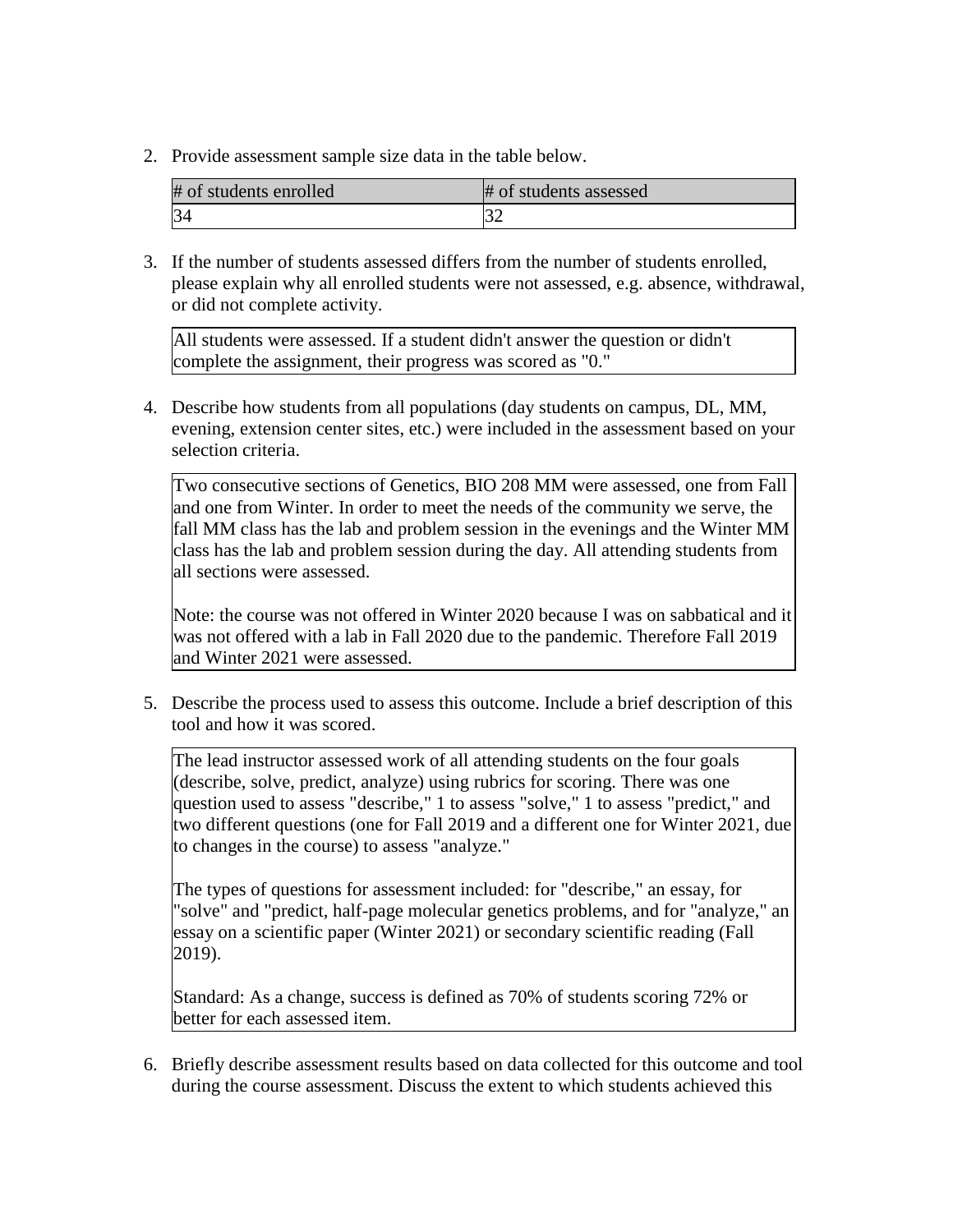learning outcome and indicate whether the standard of success was met for this outcome and tool.

Met Standard of Success: Yes

Overall, students made satisfactory progress with 84% of them meeting the goal on this outcome. The breakdown is that 88% met goal on "describe," 79% on "solve,", 78% on "predict", and 91% on "analyze."

7. Based on your interpretation of the assessment results, describe the areas of strength in student achievement of this learning outcome.

The course is meeting the needs of students to transfer Genetics credits to U.S. colleges, graduate schools, medical programs, pharmacy programs, veterinary programs, enology programs, pharm tech programs, vet tech programs, clinical lab programs, etc... I consider student achievement is at a good level for Outcome 2.

Additionally, the course was revised between the two semesters that were assessed and the data show that the newly-revised course for w2021 is leading to a good level of achievement for Outcome 2 when compared with that for f2019.

8. Based on your analysis of student performance, discuss the areas in which student achievement of this learning outcome could be improved. If student met standard of success, you may wish to identify your plans for continuous improvement.

The level of student achievement was met for this Outcome, overall. However, students continue to need a lot of assistance with scientific literature readings. For example, they found it difficult to find the positive and negative controls in future experiments proposed by the authors in a scientific paper. Additional scientific literature readings should be added to give students more practice reading scientific papers.

Outcome 3: Describe the laws and concepts involved in population and quantitative genetics; solve problems and predict outcomes.

- Assessment Plan
	- o Assessment Tool: Selected exam questions
	- o Assessment Date: Winter 2019
	- o Course section(s)/other population: All sections
	- o Number students to be assessed: All students in all sections
	- o How the assessment will be scored: Item analysis will be made from answers in exam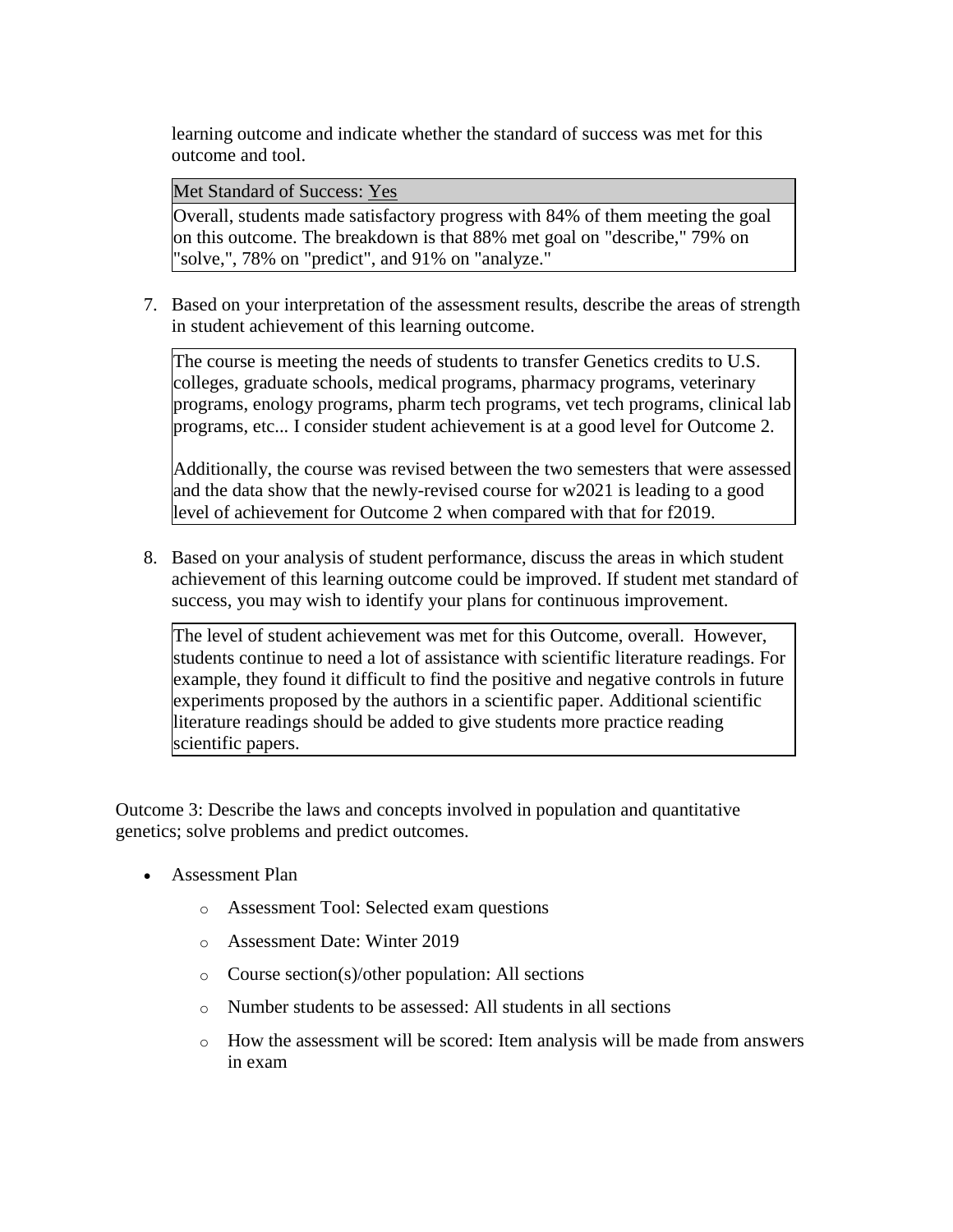- o Standard of success to be used for this assessment: 70% of students scoring 75% or higher on each item analyzed
- o Who will score and analyze the data: Biology faculty
- 1. Indicate the Semester(s) and year(s) assessment data were collected for this report.

| riall (indicate years below) below) | Winter (indicate years) | SP/SU (indicate years)<br>below) |
|-------------------------------------|-------------------------|----------------------------------|
| 2019                                | 2021                    |                                  |

2. Provide assessment sample size data in the table below.

| # of students enrolled | # of students assessed |
|------------------------|------------------------|
|                        |                        |

3. If the number of students assessed differs from the number of students enrolled, please explain why all enrolled students were not assessed, e.g. absence, withdrawal, or did not complete activity.

All students were assessed. If a student didn't answer the question or didn't complete the assignment, their progress was scored as "0."

4. Describe how students from all populations (day students on campus, DL, MM, evening, extension center sites, etc.) were included in the assessment based on your selection criteria.

Two consecutive sections of Genetics, BIO 208 MM were assessed, one from Fall and one from Winter. In order to meet the needs of the community we serve, the fall MM class has the lab and problem session in the evenings and the Winter MM class has the lab and problem session during the day. All attending students from all sections were assessed.

Note: the course was not offered in Winter 2020 because I was on sabbatical and it was not offered with a lab in Fall 2020 due to the pandemic. Therefore Fall 2019 and Winter 2021 were assessed.

5. Describe the process used to assess this outcome. Include a brief description of this tool and how it was scored.

The lead instructor assessed work of all attending students on the two goals (describe, explain) using rubrics for scoring. There were two questions used to assess "describe" and three questions to assess "explain."

For assessment, multiple-choice questions were used to assess "describe" and "explain."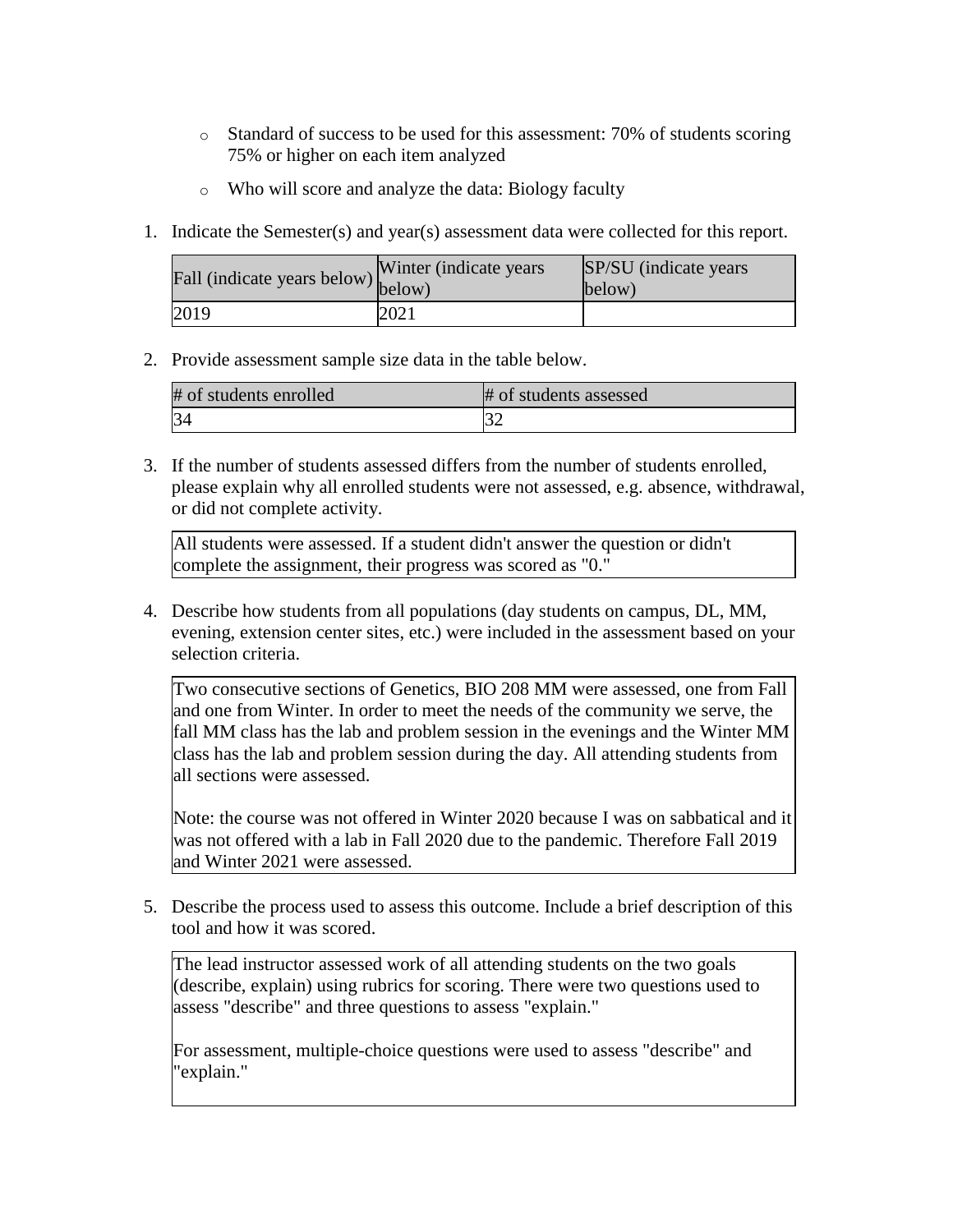Standard: As a change, success is defined as 70% of students scoring 72% or better for each assessed item.

6. Briefly describe assessment results based on data collected for this outcome and tool during the course assessment. Discuss the extent to which students achieved this learning outcome and indicate whether the standard of success was met for this outcome and tool.

Met Standard of Success: Yes

Overall, students made satisfactory progress with 86% of them meeting the goal on this outcome. The breakdown is that 82% met goal on "describe" and 89% met goal on "explain."

7. Based on your interpretation of the assessment results, describe the areas of strength in student achievement of this learning outcome.

The course is meeting the needs of students to transfer Genetics credits to U.S. colleges, graduate schools, medical programs, pharmacy programs, veterinary programs, enology programs, pharm tech programs, vet tech programs, clinical lab programs, etc... I consider student achievement is at a good level for Outcome 3.

Additionally, the course was revised between the two semesters that were assessed and the data show that the newly-revised course for w2021 is leading to a good level of achievement for Outcome 3 when compared with that for f2019.

8. Based on your analysis of student performance, discuss the areas in which student achievement of this learning outcome could be improved. If student met standard of success, you may wish to identify your plans for continuous improvement.

The level of student achievement was met for this Outcome, overall.

I will continue to monitor student success each semester to determine if learning outcomes are being met. If they are not, this information can be re-taught and retested in a current semester or the course can be altered to ensure the learning outcomes are met in a future semester.

Outcome 4: In the lab, perform selected classical and molecular genetic techniques, interpret data, and propose and carry out student-designed experiments with appropriate controls.

- Assessment Plan
	- o Assessment Tool: Selected lab reports and/or lab exam questions
	- o Assessment Date: Winter 2019
	- o Course section(s)/other population: All sections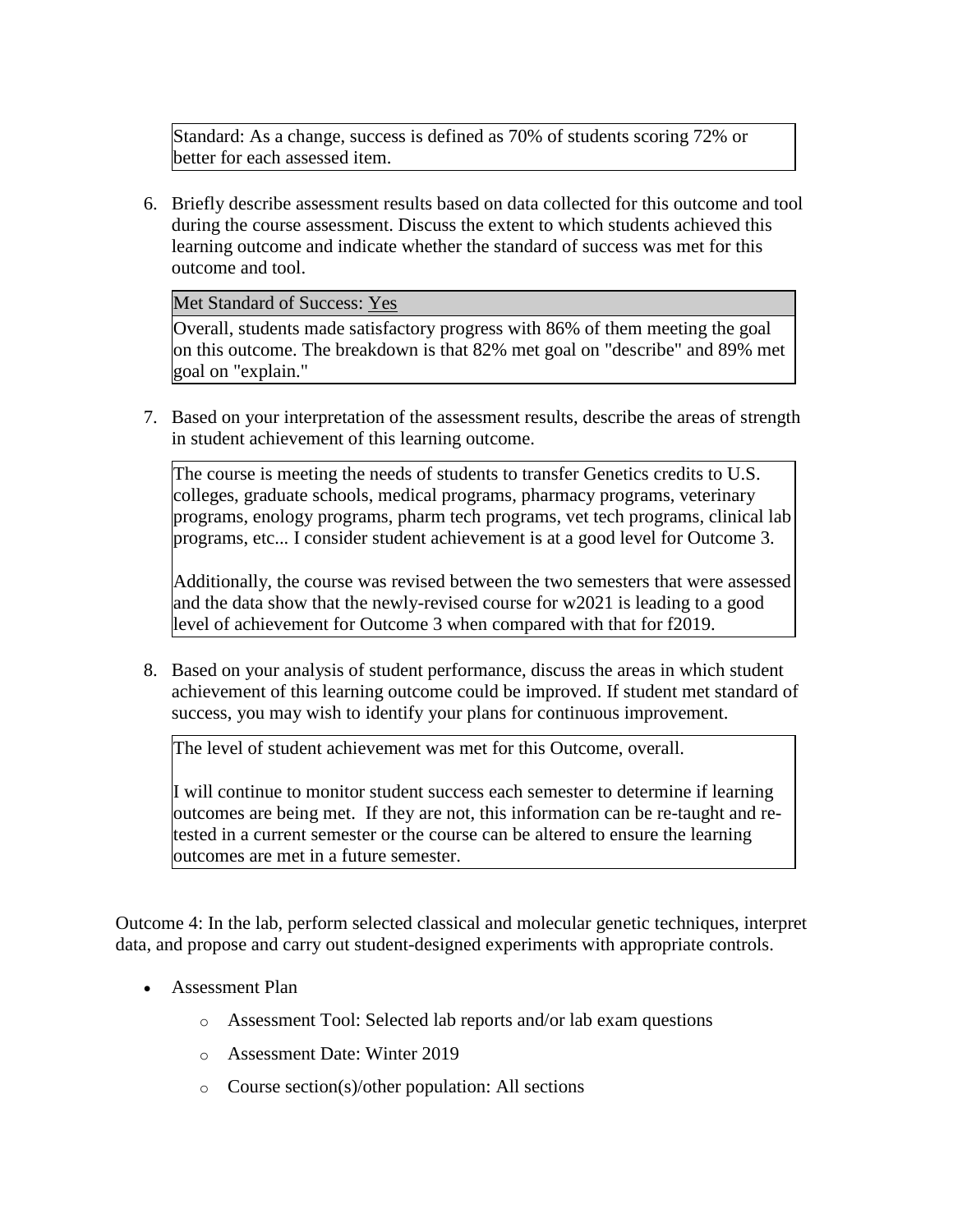- o Number students to be assessed: All students in all sections
- o How the assessment will be scored: Item analysis will be made from answers in lab exam and/or lab reports
- o Standard of success to be used for this assessment: 70% of students scoring 75% or higher on each item analyzed
- o Who will score and analyze the data: Biology faculty
- 1. Indicate the Semester(s) and year(s) assessment data were collected for this report.

| Fall (indicate years below) below) | Winter (indicate years) | SP/SU (indicate years)<br>below) |
|------------------------------------|-------------------------|----------------------------------|
| 2019                               | 2021                    |                                  |

2. Provide assessment sample size data in the table below.

| # of students enrolled | # of students assessed |
|------------------------|------------------------|
| 34                     |                        |

3. If the number of students assessed differs from the number of students enrolled, please explain why all enrolled students were not assessed, e.g. absence, withdrawal, or did not complete activity.

All students were assessed. If a student didn't answer the question or didn't complete the assignment, their progress was scored as "0."

4. Describe how students from all populations (day students on campus, DL, MM, evening, extension center sites, etc.) were included in the assessment based on your selection criteria.

Two consecutive sections of Genetics, BIO 208 MM were assessed, one from Fall and one from Winter. In order to meet the needs of the community we serve, the fall MM class has the lab and problem session in the evenings and the Winter MM class has the lab and problem session during the day. All attending students from all sections were assessed.

Note: the course was not offered in Winter 2020 because I was on sabbatical and it was not offered with a lab in Fall 2020 due to the pandemic. Therefore Fall 2019 and Winter 2021 were assessed.

5. Describe the process used to assess this outcome. Include a brief description of this tool and how it was scored.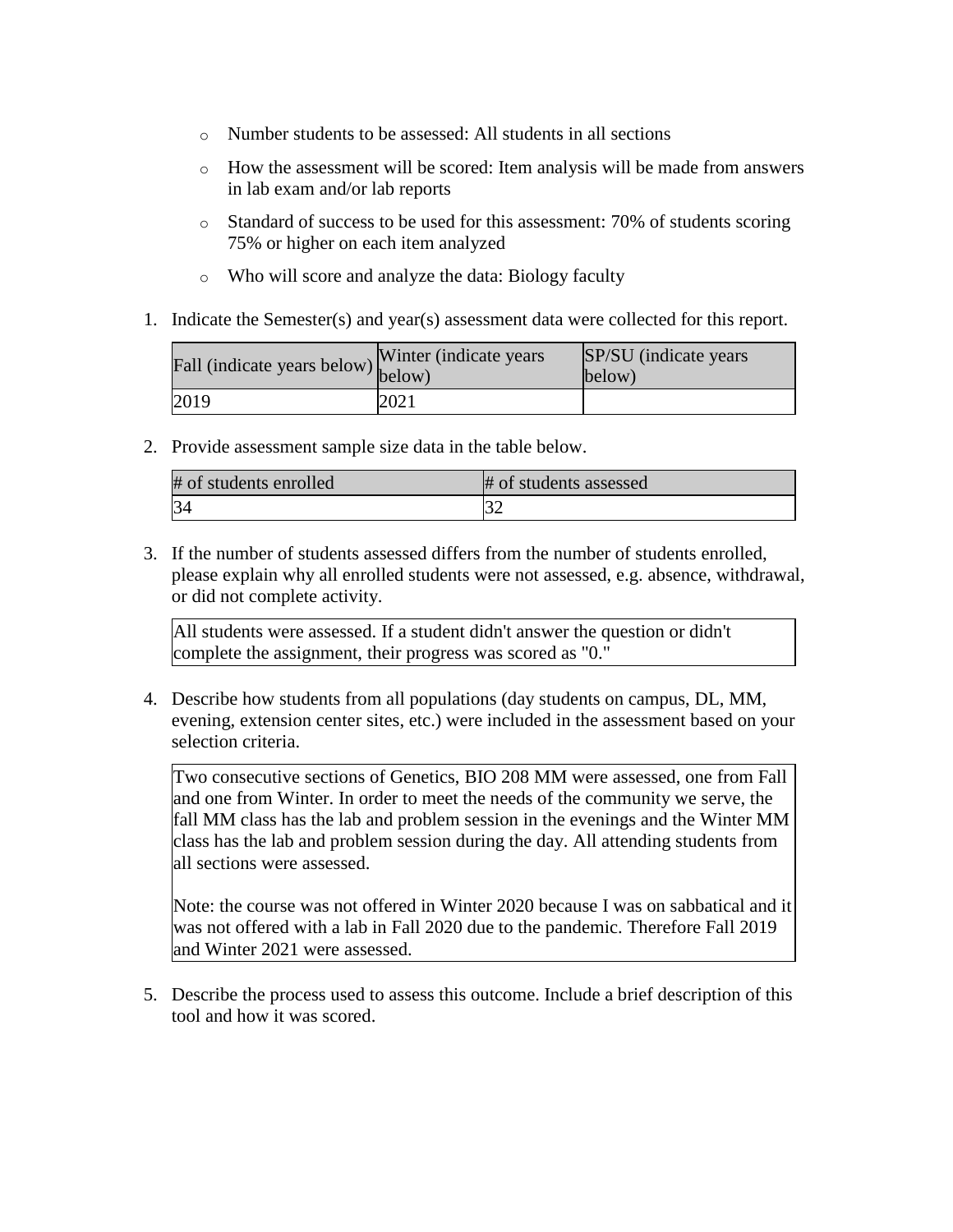The lead instructor assessed work of all attending students on the goals (interpret, propose) using rubrics for scoring. There were four questions used to assess "describe" and one to assess "propose."

The types of questions used to assess "describe" included essay for Winter 2021 and multiple-choice for Fall 2019.

Standard: As a change, success is defined as 70% of students scoring 72% or better for each assessed item.

6. Briefly describe assessment results based on data collected for this outcome and tool during the course assessment. Discuss the extent to which students achieved this learning outcome and indicate whether the standard of success was met for this outcome and tool.

#### Met Standard of Success: Yes

Overall, students made satisfactory progress with 87% of them meeting the goal on this outcome. The breakdown is that 89% met goal on "describe" and 85% on "propose."

7. Based on your interpretation of the assessment results, describe the areas of strength in student achievement of this learning outcome.

The level of student achievement was met for this Outcome, overall. Additionally, the course was revised between the two semesters that were assessed and the data show that the newly-revised course for w2021 is leading to a good level of achievement for Outcome 4 when compared with that for f2019.

8. Based on your analysis of student performance, discuss the areas in which student achievement of this learning outcome could be improved. If student met standard of success, you may wish to identify your plans for continuous improvement.

The level of student achievement was met for this Outcome, overall.

However, I have increased the difficulty of the class somewhat by adding more Bloom's level 5 and 6 questions on quizzes, exams, and Reflections essays (see data for "predict" in Outcome 4). In the future, I will offer additional support for these questions by going over the answers with detailed explanations and by offering additional practice for this type of problem.

# **III. Course Summary and Intended Changes Based on Assessment Results**

1. Based on the previous report's Intended Change(s) identified in Section I above, please discuss how effective the changes were in improving student learning.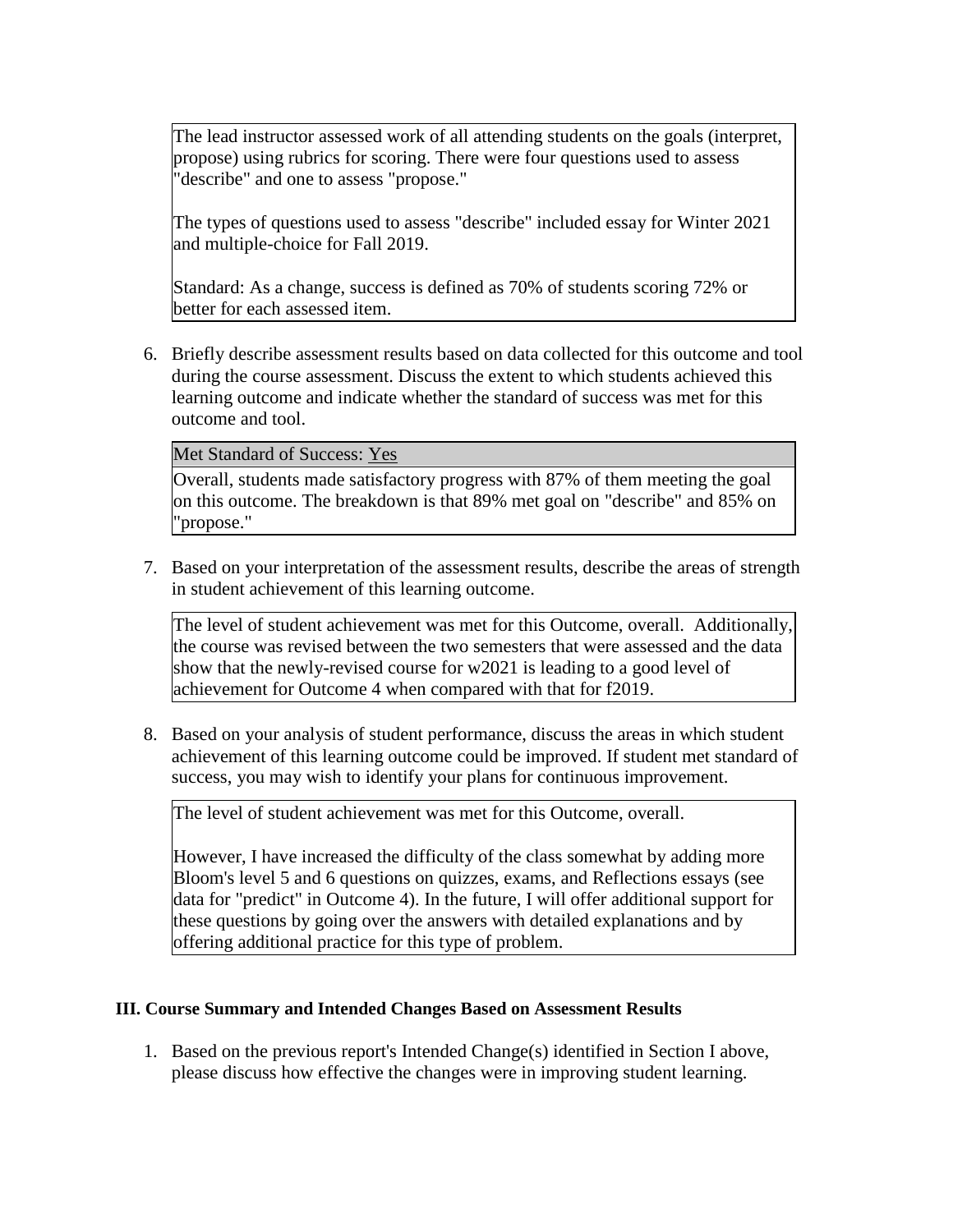The course is meeting the needs of students to transfer Genetics credits to U.S. colleges, graduate schools, medical programs, pharmacy programs, veterinary programs, enology programs (wine-making), pharm tech programs, vet tech programs, clinical lab programs, etc...

The listed changes were made and many more, as well, and students responded well to them. The course was restructured on the advice of University of Michigan for w2021, to confine traditional Mendelian Genetics to the first quarter of the class to allow time to cover molecular genetics in more detail. Additionally, about 15 lecture videos were added to update the class and 7 lab videos were added to take the class online during the pandemic. The students loved it, including the lab!

2. Describe your overall impression of how this course is meeting the needs of students. Did the assessment process bring to light anything about student achievement of learning outcomes that surprised you?

The data show the course is meeting the needs of the students for all four Outcomes.

The assessment results did not surprise me because I do some form of assessment every semester.

3. Describe when and how this information, including the action plan, was or will be shared with Departmental Faculty.

| No action plan is being implemented. |
|--------------------------------------|
|--------------------------------------|

# 4.

Intended Change(s)

| <b>Intended Change</b>                                                             | Description of the<br>change                                                                                                                                                                                                   | Rationale                                                                                                                                         | Implementation<br>Date |
|------------------------------------------------------------------------------------|--------------------------------------------------------------------------------------------------------------------------------------------------------------------------------------------------------------------------------|---------------------------------------------------------------------------------------------------------------------------------------------------|------------------------|
| Course Materials<br>$(e.g. \text{textbooks},$<br>handouts, on-line<br>ancillaries) | - add<br>practice/review for<br>questions related to<br>pedigree analysis<br>and the life cycle<br>- add more<br>scientific literature<br>readings<br>- offer additional<br>practice and<br>problems for<br>difficult concepts | These are all ways<br>to reinforce<br>concepts and<br>support students in<br>difficult areas of the<br>course based on the<br>current assessment. | 2021                   |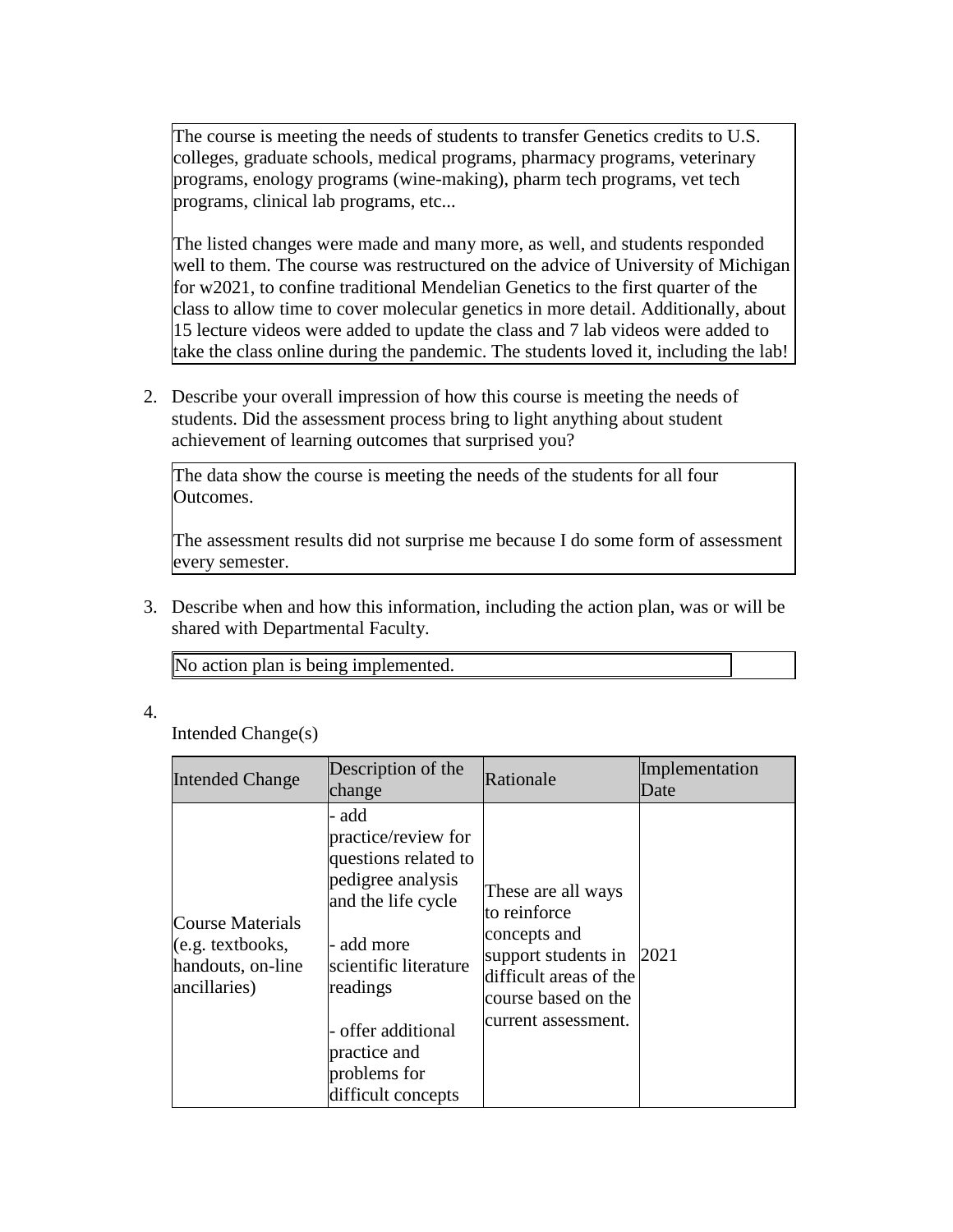| Other: standard of<br>success | Update the standard<br>of success to read:<br>70% of students<br>will score 72% or<br>higher for each<br>assessed item. | This aligns with the<br>current assessment<br>tools. | 2021 |
|-------------------------------|-------------------------------------------------------------------------------------------------------------------------|------------------------------------------------------|------|
|-------------------------------|-------------------------------------------------------------------------------------------------------------------------|------------------------------------------------------|------|

5. Is there anything that you would like to mention that was not already captured?

No, thanks.

# **III. Attached Files**

[Assessment BIO208 7\\_2021](documents/assessment%20BIO%20208%207_2021.xlsx)

| <b>Faculty/Preparer:</b>                       | Emily Thompson Ph.D. Date: $07/21/2021$ |                         |
|------------------------------------------------|-----------------------------------------|-------------------------|
| <b>Department Chair:</b>                       | Anne Heise                              | <b>Date:</b> 07/21/2021 |
| Dean:                                          | Victor Vega                             | <b>Date:</b> 07/22/2021 |
| <b>Assessment Committee Chair: Shawn Deron</b> |                                         | <b>Date:</b> 01/30/2022 |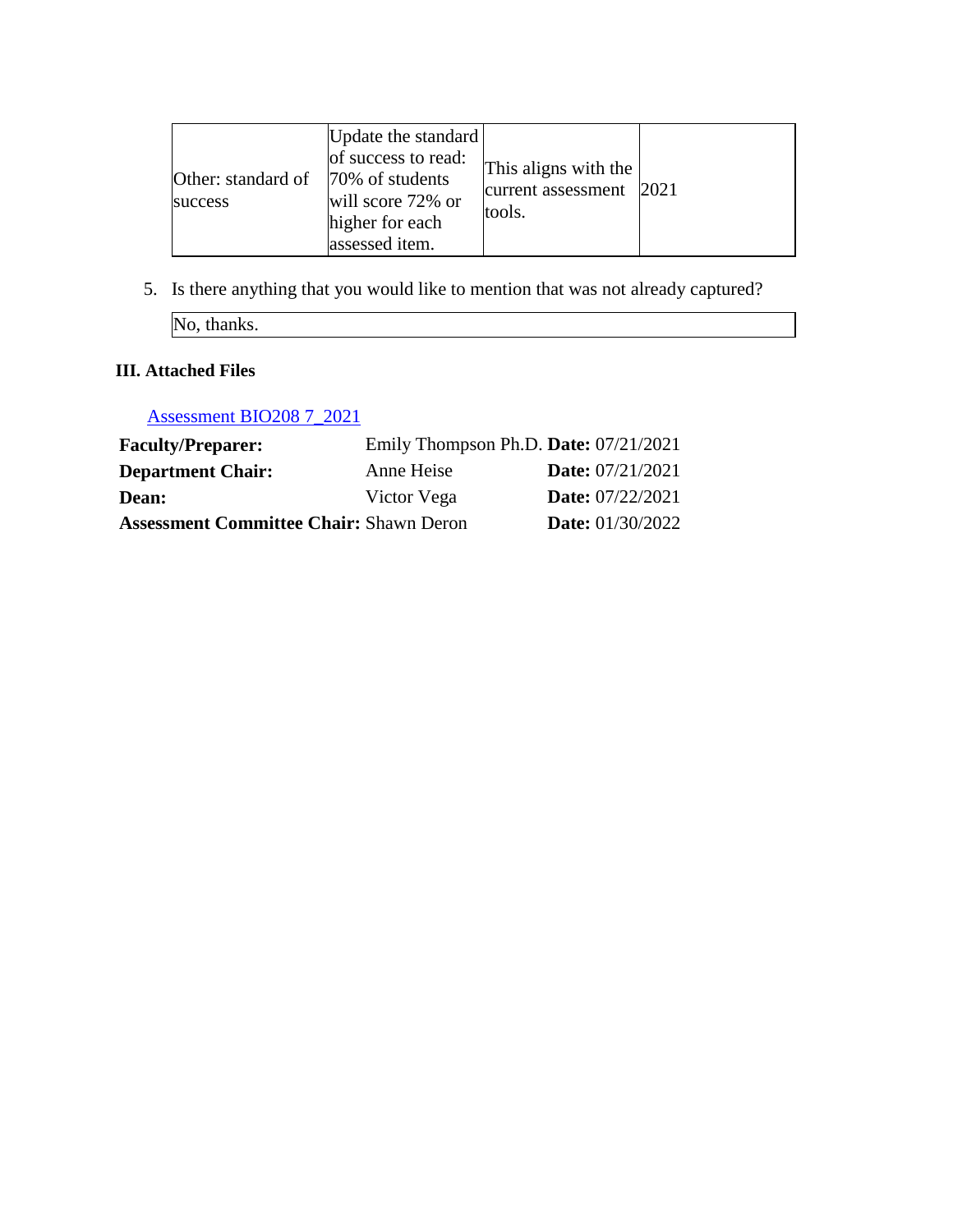# **Course Assessment Report Washtenaw Community College**

| Discipline                                             | <b>Course Number</b> | Title                           |
|--------------------------------------------------------|----------------------|---------------------------------|
| <b>Biology</b>                                         | 208                  | BIO 208 02/16/2017-<br>Genetics |
| Division                                               | Department           | <b>Faculty Preparer</b>         |
| Math, Science and<br>Life Sciences<br>Engineering Tech |                      | Emily Thompson Ph.D.            |
| Date of Last Filed Assessment Report                   |                      |                                 |

# **I. Assessment Results per Student Learning Outcome**

Outcome 1: Describe the laws, concepts and mechanisms involved in classical Mendelian genetics; solve problems, predict outcomes, and interpret literature readings.

- Assessment Plan
	- o Assessment Tool: Item analysis of selected exam questions.
	- o Assessment Date: Winter 2008
	- o Course section(s)/other population: students taking the course (one section)
	- o Number students to be assessed: up to 24 students
	- o How the assessment will be scored:
	- o Standard of success to be used for this assessment:
	- o Who will score and analyze the data:
- 1. Indicate the Semester(s) and year(s) assessment data were collected for this report.

| Fall (indicate years below) below) | Winter (indicate years) | SP/SU (indicate years)<br>below) |
|------------------------------------|-------------------------|----------------------------------|
| 2015                               | 2016                    |                                  |

2. Provide assessment sample size data in the table below.

| # of students enrolled | # of students assessed |
|------------------------|------------------------|
| 4∼                     |                        |

3. If the number of students assessed differs from the number of students enrolled, please explain why all enrolled students were not assessed, e.g. absence, withdrawal, or did not complete activity.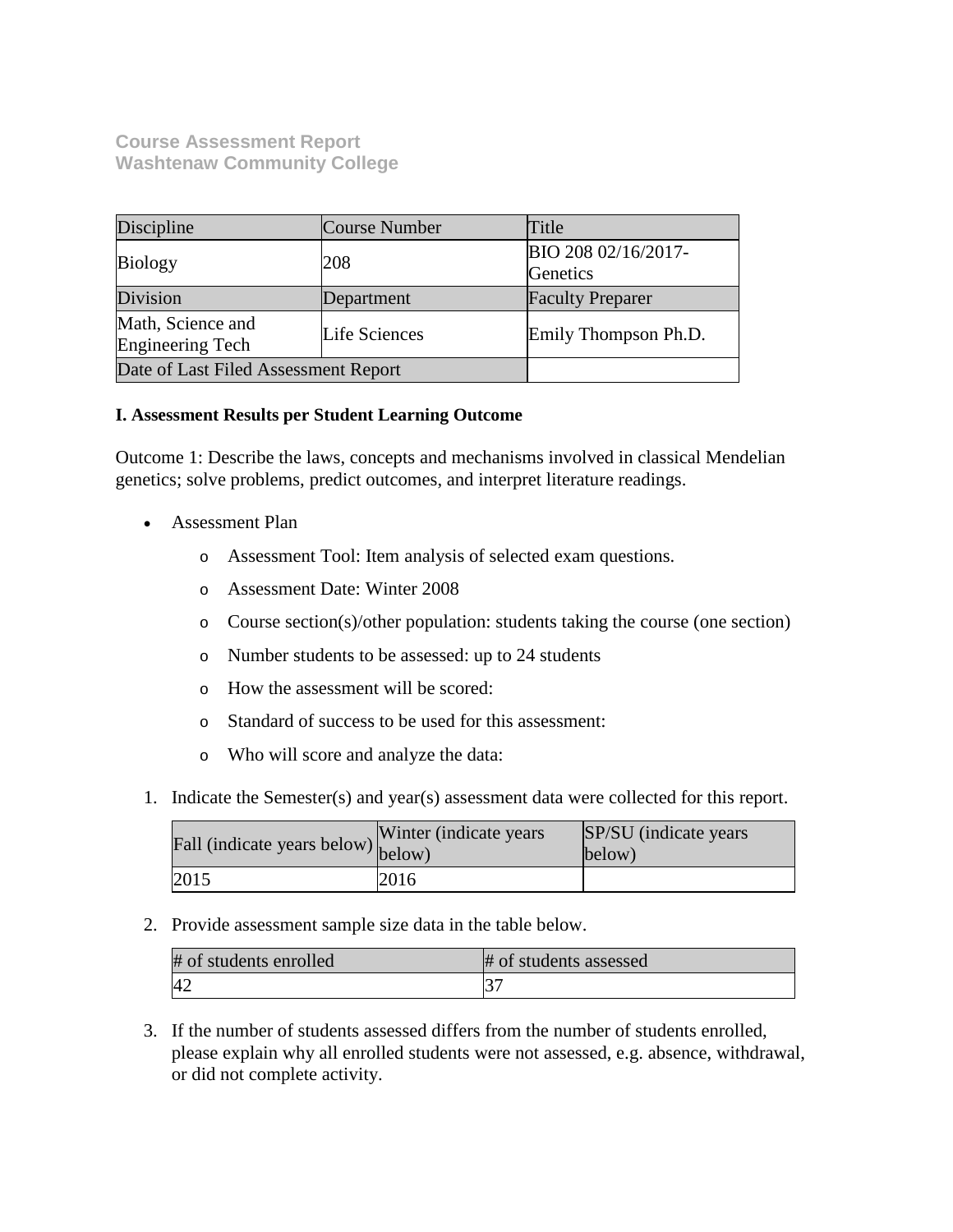All attending students for two consecutive semesters were assessed.

4. Describe how students from all populations (day students on campus, DL, MM, evening, extension center sites, etc.) were included in the assessment based on your selection criteria.

Two sections of Genetics, BIO 208 MM were assessed, one from fall and one from winter. In order to meet the needs of the community we serve, the fall MM class has the lab and problem session in the evenings and the winter MM class has the lab and problem session during the day. All students from all sections were assessed.

5. Describe the process used to assess this outcome. Include a brief description of this tool and how it was scored.

The lead instructor assessed all attending students on the four selected items using rubrics for scoring. Questions included one short answer, two problems and one short essay from Exam 1, 3 and the Final.

Standard: As a CHANGE, success is defined as 75% of students scoring 70% or better for each assessed item.

6. Briefly describe assessment results based on data collected for this outcome and tool during the course assessment. Discuss the extent to which students achieved this learning outcome and indicate whether the standard of success was met for this outcome and tool.

Met Standard of Success: Yes

For Outcome 1, students met goal on all 4 items. The first item was to describe some aspect of Mendelian genetics and 94% of students got 70% or better on the short answer question given. The second item was to solve a genetics problem and 84% of students got 70% or better on the dihybrid cross problem. The third item was to predict outcomes and 97% of students got 70% or better on the pedigree problem given. Finally, the fourth item tested the ability to interpret literature readings and 97% of students got 70% or better on the literature reading given.

7. Based on your interpretation of the assessment results, describe the areas of strength in student achievement of this learning outcome.

I interpret this to mean that students have successfully mastered describing the laws, concepts and mechanisms involved in classical Mendelian genetics; solving problems; predicting outcomes and interpreting literature readings.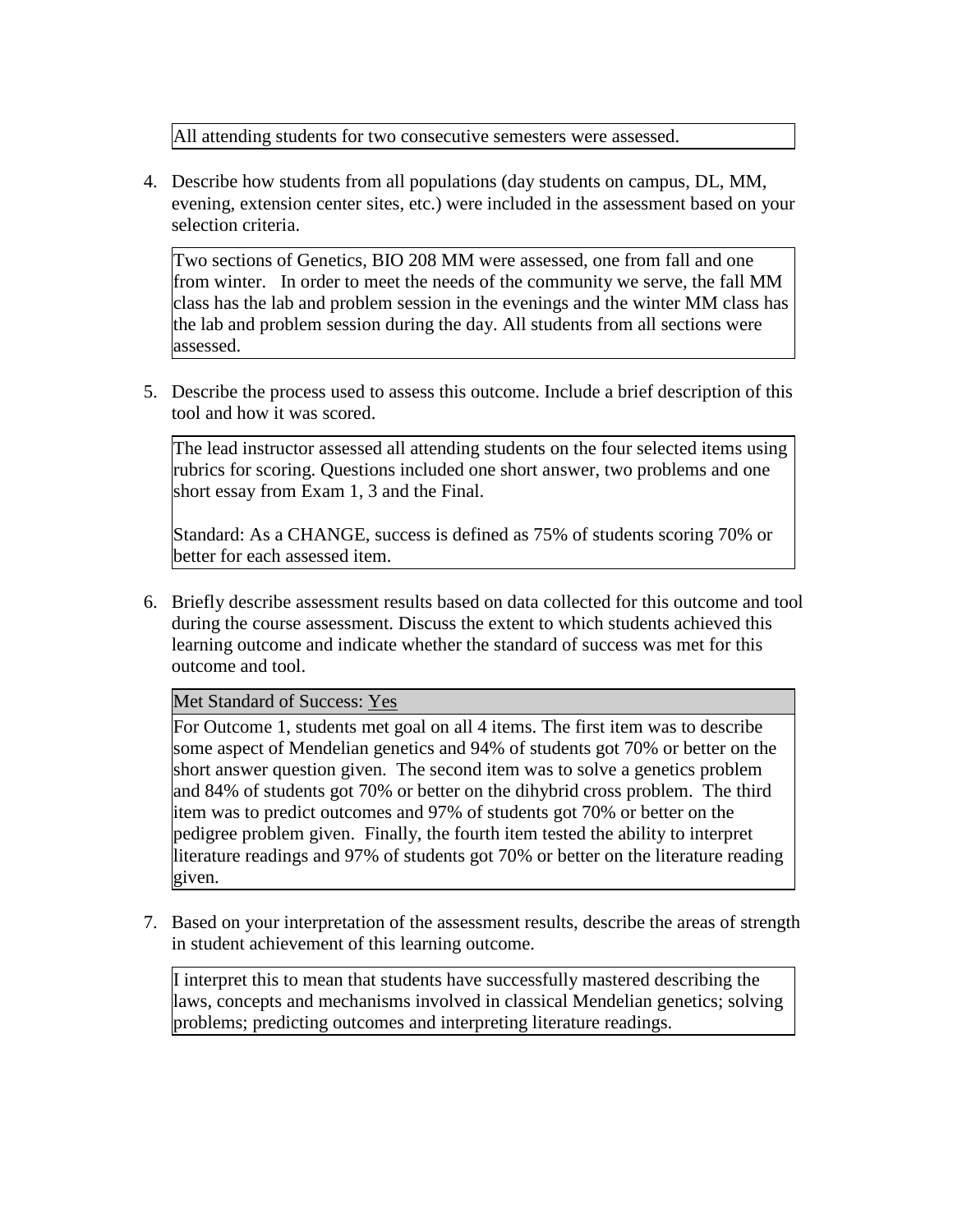8. Based on your analysis of student performance, discuss the areas in which student achievement of this learning outcome could be improved. If student met standard of success, you may wish to identify your plans for continuous improvement.

I do observe that some classes are weaker in reading and writing skills and some are weaker in mathematical skills. This appears to be random and there is no trend when comparing one year with another, or day with evening classes. Therefore, reading, writing and math skills need to be reinforced in all sections of this class.

Outcome 2: Describe the mechanisms involved in molecular genetics for prokaryotics and eukaryotics, solve problems, predict outcomes, and interpret literature readings. Describe the molecular basis of various diseases, and related ethical considerations.

- Assessment Plan
	- o Assessment Tool: Item analysis of selected exam questions.
	- o Assessment Date: Winter 2008
	- o Course section(s)/other population: students taking the course (one section)
	- o Number students to be assessed: up to 24 students
	- o How the assessment will be scored:
	- o Standard of success to be used for this assessment:
	- o Who will score and analyze the data:
- 1. Indicate the Semester(s) and year(s) assessment data were collected for this report.

| r'all (indicate years below) below) | Winter (indicate years) | SP/SU (indicate years)<br>below) |
|-------------------------------------|-------------------------|----------------------------------|
| 2015                                | 2016                    |                                  |

2. Provide assessment sample size data in the table below.

| # of students enrolled | # of students assessed |
|------------------------|------------------------|
| 42                     | эι                     |

3. If the number of students assessed differs from the number of students enrolled, please explain why all enrolled students were not assessed, e.g. absence, withdrawal, or did not complete activity.

All attending students for two consecutive semesters were assessed.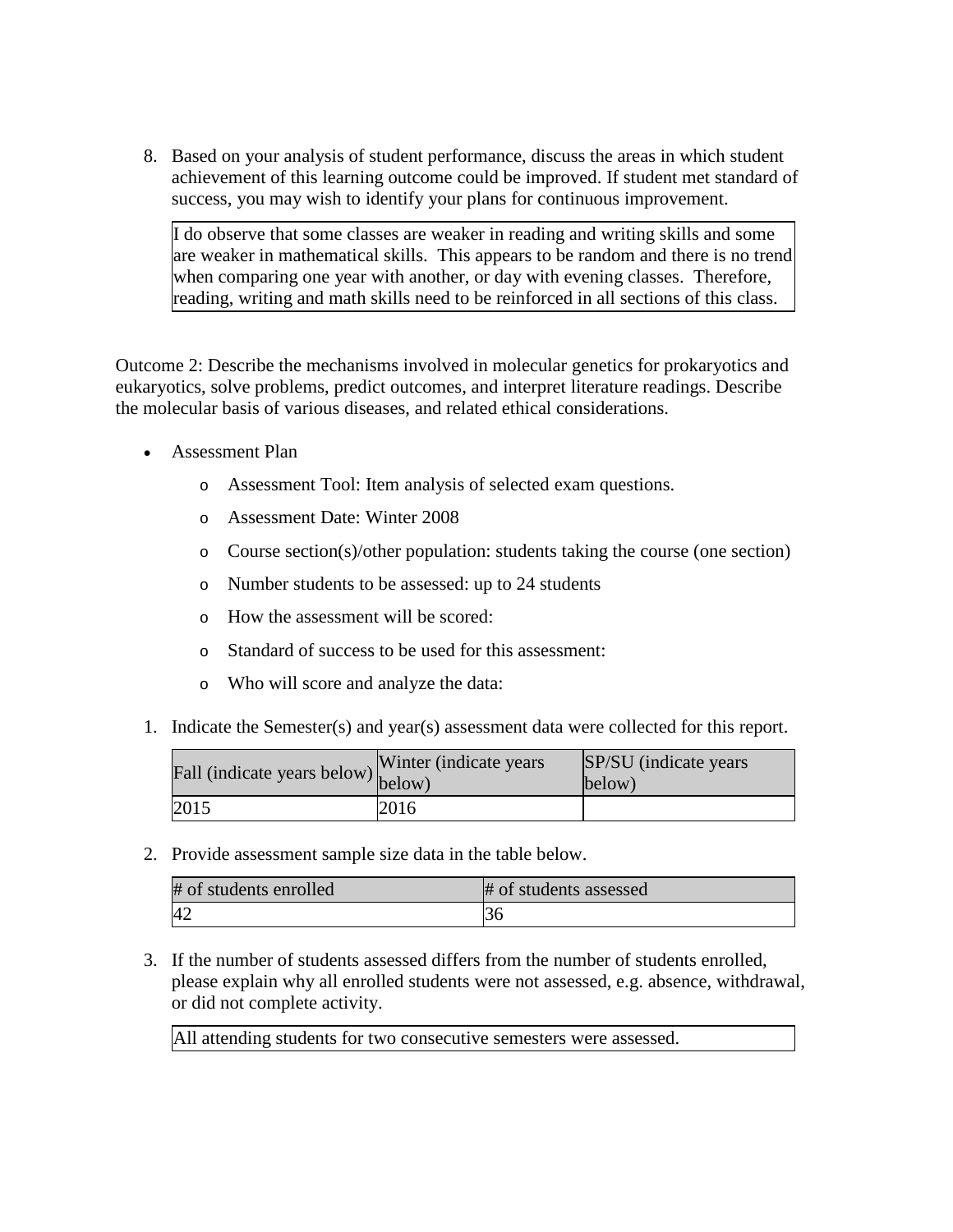4. Describe how students from all populations (day students on campus, DL, MM, evening, extension center sites, etc.) were included in the assessment based on your selection criteria.

Two sections of Genetics, BIO 208 MM were assessed, one from fall and one from winter. In order to meet the needs of the community we serve, the fall MM class has the lab and problem session in the evenings and the winter MM class has the lab and problem session during the day. All attending students from all sections were assessed.

5. Describe the process used to assess this outcome. Include a brief description of this tool and how it was scored.

For Outcome 2, a short answer question, two multiple choice questions and one short essay from the Final and Exam 3 were scored against a rubric by the lead instructor.

Standard: CHANGE: success is defined as 75% of students scoring 70% or better on all items.

6. Briefly describe assessment results based on data collected for this outcome and tool during the course assessment. Discuss the extent to which students achieved this learning outcome and indicate whether the standard of success was met for this outcome and tool.

# Met Standard of Success: Yes

For Outcome 2, students met goal on all four items. For the first item, describe molecular genetics, 100% of students correctly answered the question on the final, and note they had the same question on Exam 3 and improved their performance from Exam 3 to the final. For item two, solve problems involving molecular genetics, 92% got 70% or better on the problem. For item 3, predict outcomes of molecular genetics experiments, 89% got 70% or better on the multiple-choice question. For item 4, describe molecular basis of genetic diseases and ethical considerations, 95% got 70% or better on the essay question on Exam 3.

7. Based on your interpretation of the assessment results, describe the areas of strength in student achievement of this learning outcome.

I interpret this to mean that students have successfully mastered describing the laws, concepts and mechanisms involved in molecular genetics; solving problems; predicting outcomes; and describing molecular basis of genetic diseases and ethical considerations.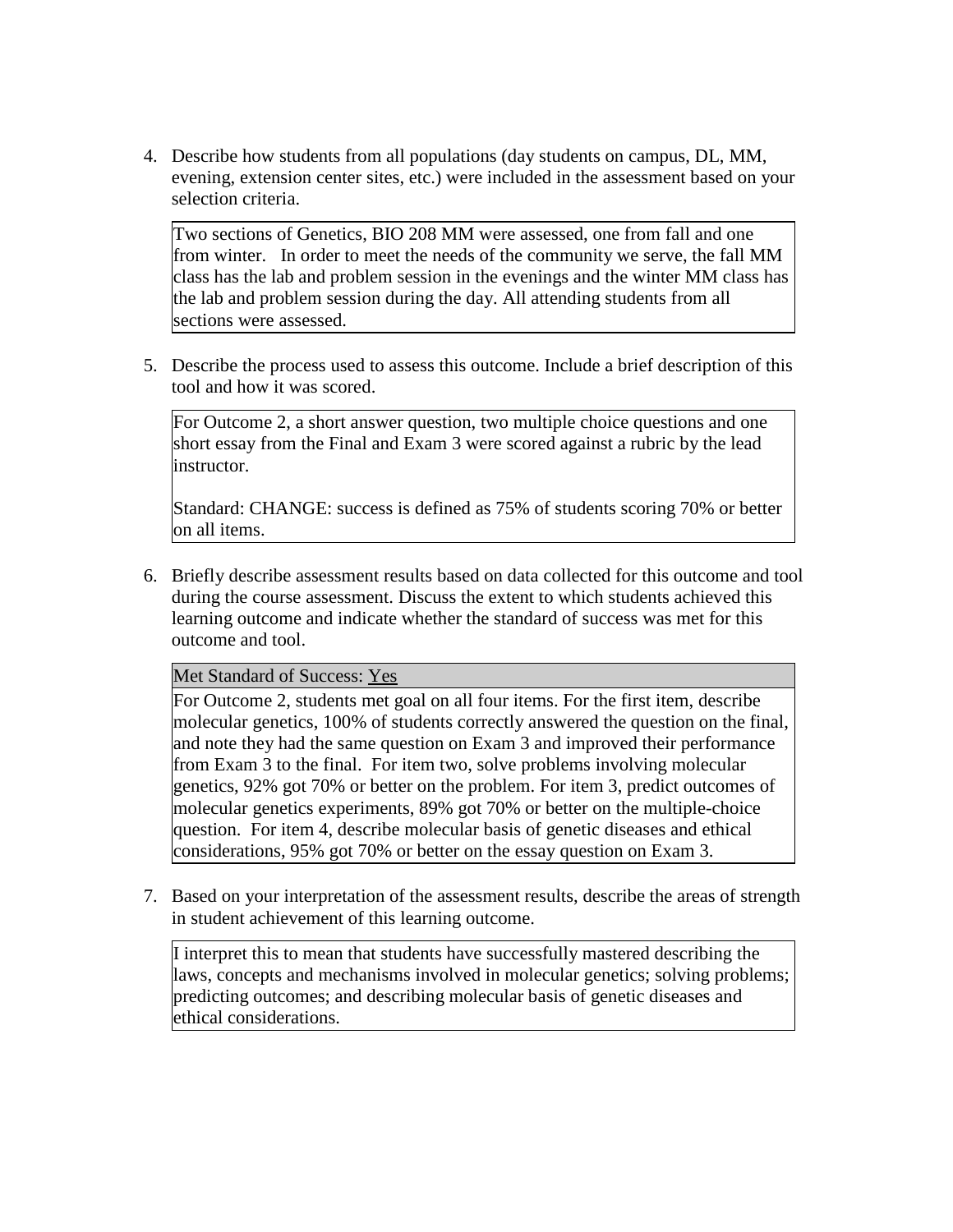8. Based on your analysis of student performance, discuss the areas in which student achievement of this learning outcome could be improved. If student met standard of success, you may wish to identify your plans for continuous improvement.

The item that students are weakest on, every semester, even with support from me is describing the molecular basis of genetic disease with ethical considerations. Although students met goal, 45% of them received a "C" or "B" on this essay. To allow more students to correctly analyze and describe the material, I give the exact question a second time on the final and I find that many more students move into the "A" or "B" range for this essay on their second attempt. I will continue to give this evaluation twice to allow students to master the concepts.

Outcome 3: Describe the laws and concepts involved in population genetics. Explain how genetic mechanisms drive evolution.

- Assessment Plan
	- o Assessment Tool: Item analysis of selected exam questions.
	- o Assessment Date: Winter 2008
	- o Course section(s)/other population: students taking the course (one section)
	- o Number students to be assessed: up to 24 students
	- o How the assessment will be scored:
	- o Standard of success to be used for this assessment:
	- o Who will score and analyze the data:
- 1. Indicate the Semester(s) and year(s) assessment data were collected for this report.

| Fall (indicate years below) below) | Winter (indicate years) | SP/SU (indicate years)<br>below) |
|------------------------------------|-------------------------|----------------------------------|
| 2015                               | 2016                    |                                  |

2. Provide assessment sample size data in the table below.

| # of students enrolled | # of students assessed |
|------------------------|------------------------|
| 4 <sub>4</sub>         |                        |

3. If the number of students assessed differs from the number of students enrolled, please explain why all enrolled students were not assessed, e.g. absence, withdrawal, or did not complete activity.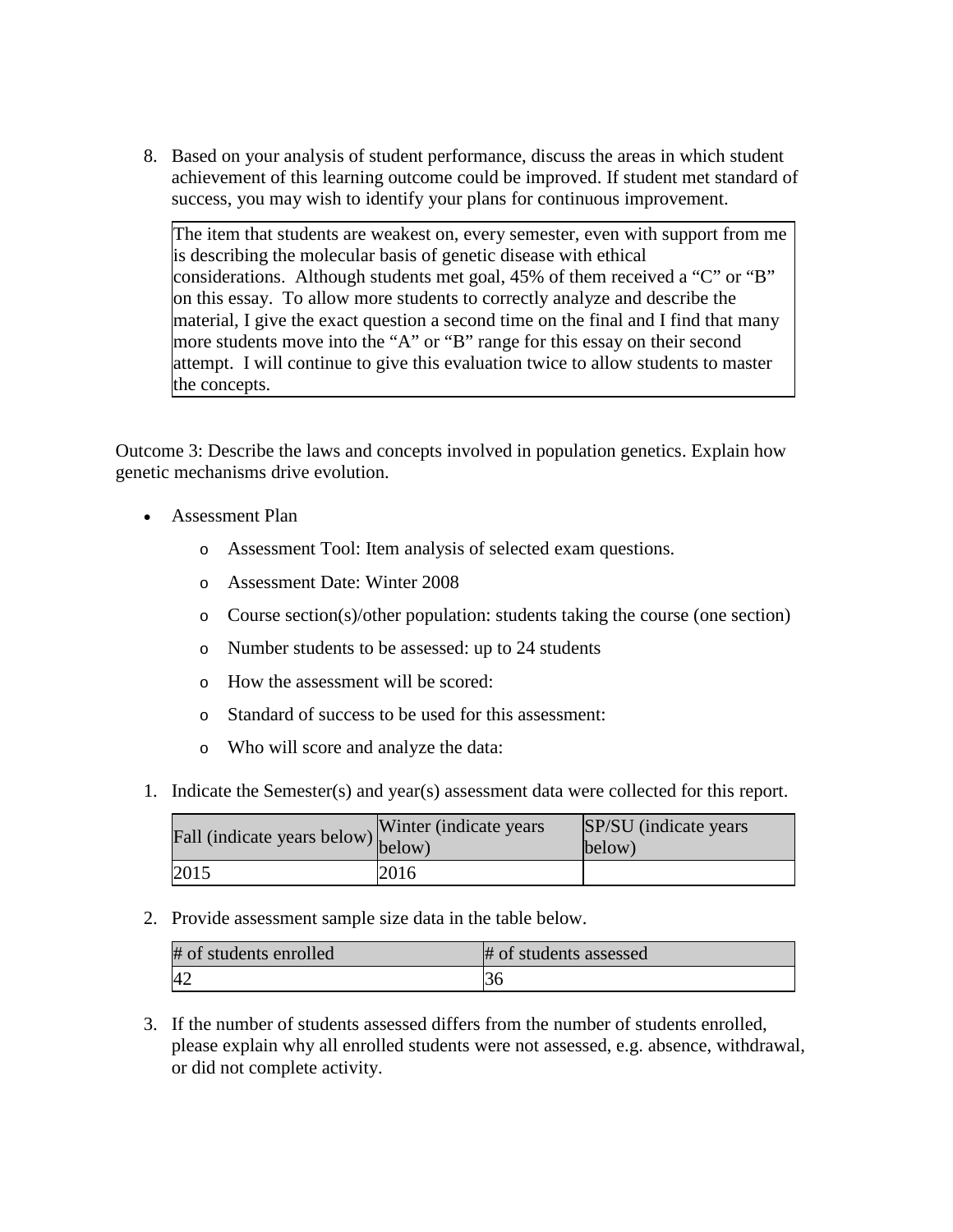Assessment, where possible, was performed on the work of all attending students.

4. Describe how students from all populations (day students on campus, DL, MM, evening, extension center sites, etc.) were included in the assessment based on your selection criteria.

Two sections of Genetics, BIO 208 MM were assessed, one from fall and one from winter. In order to meet the needs of the community we serve, the fall MM class has the lab and problem session in the evenings and the winter MM class has the lab and problem session during the day. All attending students from all sections were assessed.

5. Describe the process used to assess this outcome. Include a brief description of this tool and how it was scored.

For Outcome 3, the lead instructor assessed a half page of mathematical calculations for population genetics on Lab Exam 2 and an essay on evolution on the final, using rubrics.

Standard: CHANGE: success is defined as 75% of students scoring 70% or better on all items.

6. Briefly describe assessment results based on data collected for this outcome and tool during the course assessment. Discuss the extent to which students achieved this learning outcome and indicate whether the standard of success was met for this outcome and tool.

Met Standard of Success: Yes

For Outcome 3, the students met goal on both items. For the first item describing population genetics, 88% of the students met goal of scoring 70% or better. For the second item explaining evolution in an essay, 94% of the students met goal of scoring 70% or better.

7. Based on your interpretation of the assessment results, describe the areas of strength in student achievement of this learning outcome.

I interpret this to mean that students successfully mastered description of population genetics and explaining evolution.

8. Based on your analysis of student performance, discuss the areas in which student achievement of this learning outcome could be improved. If student met standard of success, you may wish to identify your plans for continuous improvement.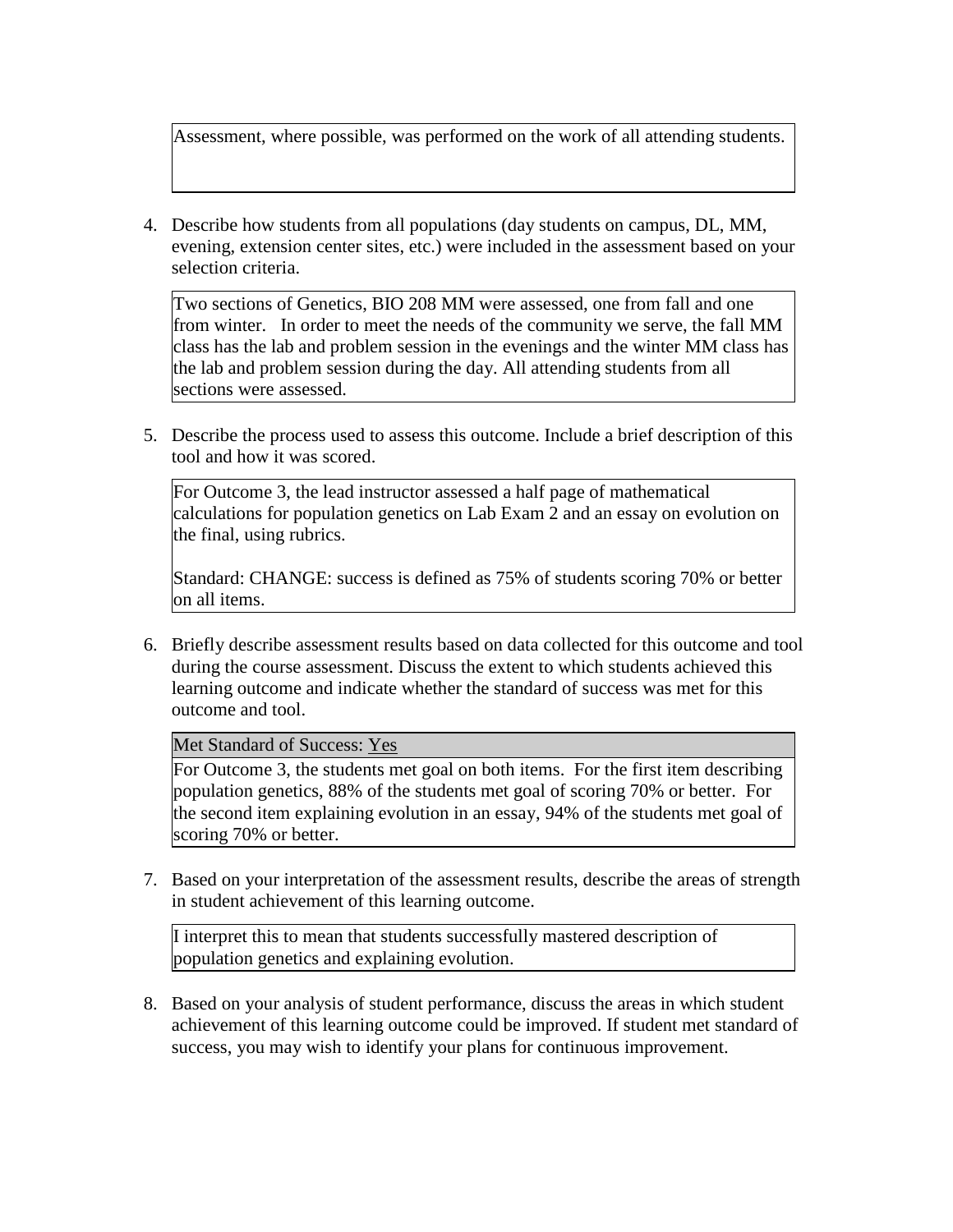Although students met goal, I would like to see more students get into the "A" range when performing calculations for population genetics. More practice problems might allow greater success but each problem takes 20 minutes, limiting the number, I can assign.

Outcome 4: In the lab, perform and demonstrate understanding of selected classical and molecular genetic techniques.

- Assessment Plan
	- o Assessment Tool: Item analysis of selected lab exam questions.
	- o Assessment Date: Winter 2008
	- o Course section(s)/other population: students taking the course (one section)
	- o Number students to be assessed: up to 24 students
	- o How the assessment will be scored:
	- o Standard of success to be used for this assessment:
	- o Who will score and analyze the data:
- 1. Indicate the Semester(s) and year(s) assessment data were collected for this report.

| Fall (indicate years below) $\begin{bmatrix}$ while | Winter (indicate years) | SP/SU (indicate years)<br>below) |
|-----------------------------------------------------|-------------------------|----------------------------------|
| 2015                                                | 2016                    |                                  |

2. Provide assessment sample size data in the table below.

| # of students enrolled | # of students assessed |
|------------------------|------------------------|
| 42                     |                        |

3. If the number of students assessed differs from the number of students enrolled, please explain why all enrolled students were not assessed, e.g. absence, withdrawal, or did not complete activity.

Assessment, where possible, was performed on the work of all students. One student dropped out, lowering the number of assessed students for some items. Also, for this lab exam, two students failed to answer the question, also lowering the number of assessed students for this item.

4. Describe how students from all populations (day students on campus, DL, MM, evening, extension center sites, etc.) were included in the assessment based on your selection criteria.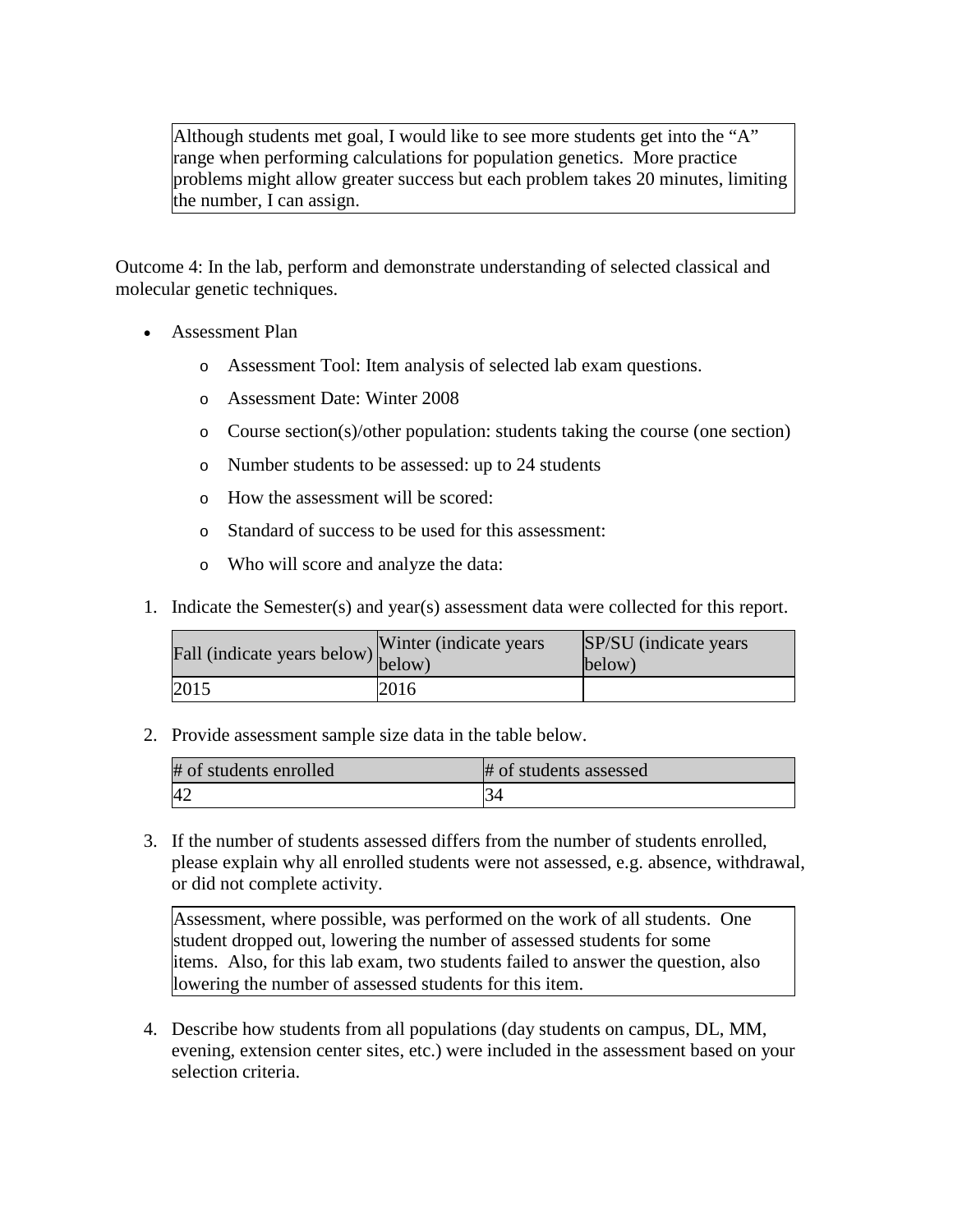Two sections of Genetics, BIO 208 MM were assessed, one from fall and one from winter. In order to meet the needs of the community we serve, the fall MM class has the lab and problem session in the evenings and the winter MM class has the lab and problem session during the day. All attending students from all sections were assessed.

5. Describe the process used to assess this outcome. Include a brief description of this tool and how it was scored.

For Outcome 4, a problem, based on work on a fruit fly lab , was assessed using a rubric by the lead instructor.

6. Briefly describe assessment results based on data collected for this outcome and tool during the course assessment. Discuss the extent to which students achieved this learning outcome and indicate whether the standard of success was met for this outcome and tool.

Met Standard of Success: Yes

For Outcome 4, the students met goal on the item with 88% of the students scoring 70% or better.

7. Based on your interpretation of the assessment results, describe the areas of strength in student achievement of this learning outcome.

I interpret this to mean that students successfully mastered the lab material that was assessed on fruit fly genetics.

8. Based on your analysis of student performance, discuss the areas in which student achievement of this learning outcome could be improved. If student met standard of success, you may wish to identify your plans for continuous improvement.

The students met goal on this outcome and success was satisfactory.

# **II. Course Summary and Action Plans Based on Assessment Results**

1. Describe your overall impression of how this course is meeting the needs of students. Did the assessment process bring to light anything about student achievement of learning outcomes that surprised you?

The course is meeting the needs of students to transfer Genetics credits to U.S. colleges, graduate schools, medical programs, pharmacy programs, veterinary programs, enology programs, pharm tech programs, vet tech programs, clinical lab programs, etc.

The assessment results did not surprise me because I do some form of assessment every semester.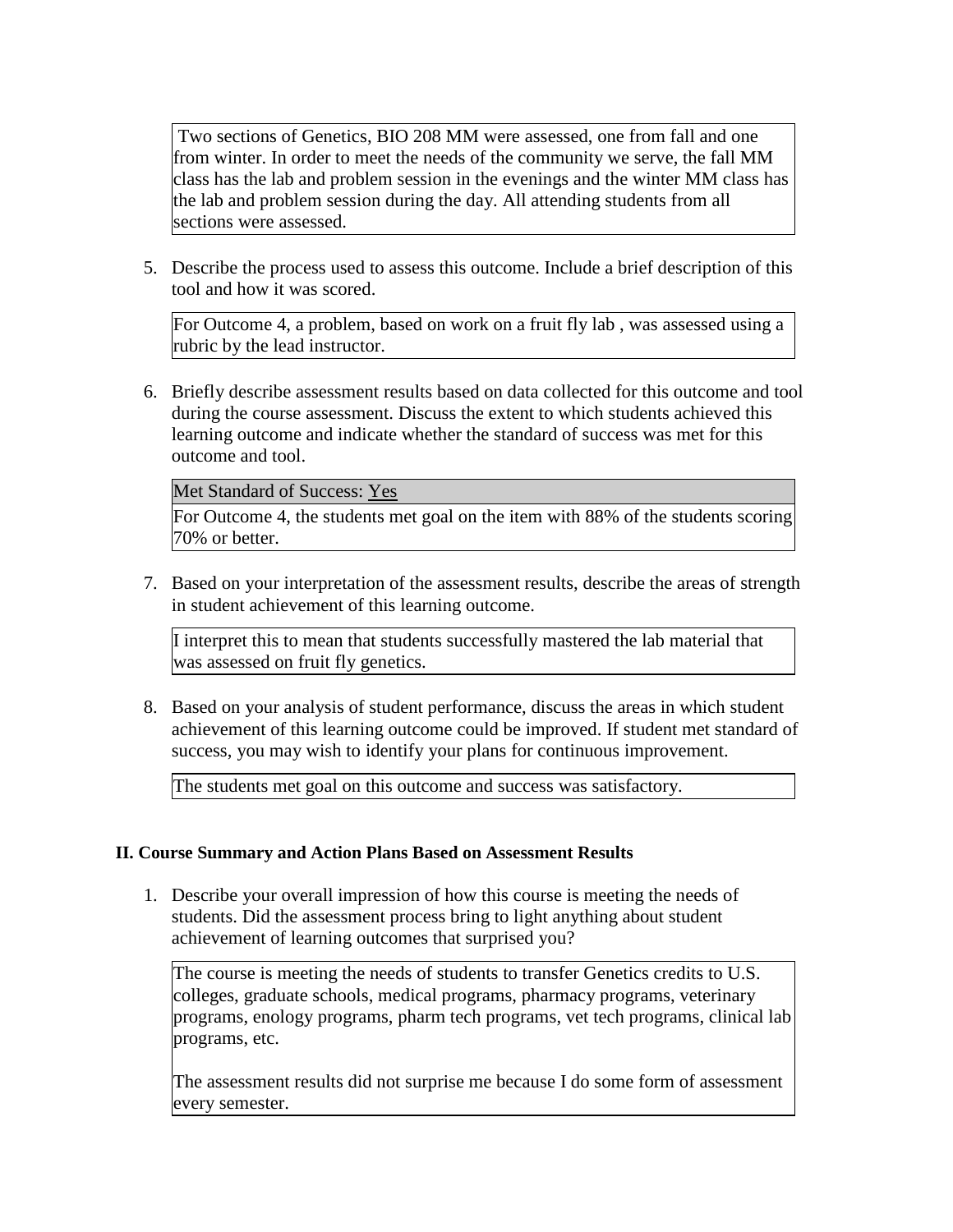2. Describe when and how this information, including the action plan, was or will be shared with Departmental Faculty.

I will briefly discuss with others in the Bio Department how I recently changed the Genetics Course in order to make it even more transferrable to local colleges.

3.

Intended Change(s)

| <b>Intended Change</b>                                   | Description of the<br>change                                                            | Rationale                                                                                                                                                                                                                                                                                                                                                                                                                                                                                                                                                             | Implementation<br>Date |
|----------------------------------------------------------|-----------------------------------------------------------------------------------------|-----------------------------------------------------------------------------------------------------------------------------------------------------------------------------------------------------------------------------------------------------------------------------------------------------------------------------------------------------------------------------------------------------------------------------------------------------------------------------------------------------------------------------------------------------------------------|------------------------|
| Other: changes<br>based on<br>comparison with<br>local u | I do plan to change<br>the course, but not<br>as a result of the<br>assessment process. | I have compared my<br>course with other<br>genetics courses<br>and have added: a<br>few vocabulary<br>words; a brief<br>description of<br>recombination using<br>the Holliday<br>structure; a brief<br>introduction to<br>quantitative<br>genetics; two lab<br>reports in the place<br>of two worksheets;<br>and some<br>substitution of<br>higher-order<br><b>Bloom's category</b><br>test questions for<br>lower-order ones in<br>multiple-choice<br>questions. I believe<br>the changes will<br>make the course<br>more likely to<br>transfer to local<br>schools. | 2016                   |

- 4. Is there anything that you would like to mention that was not already captured?
	- 5.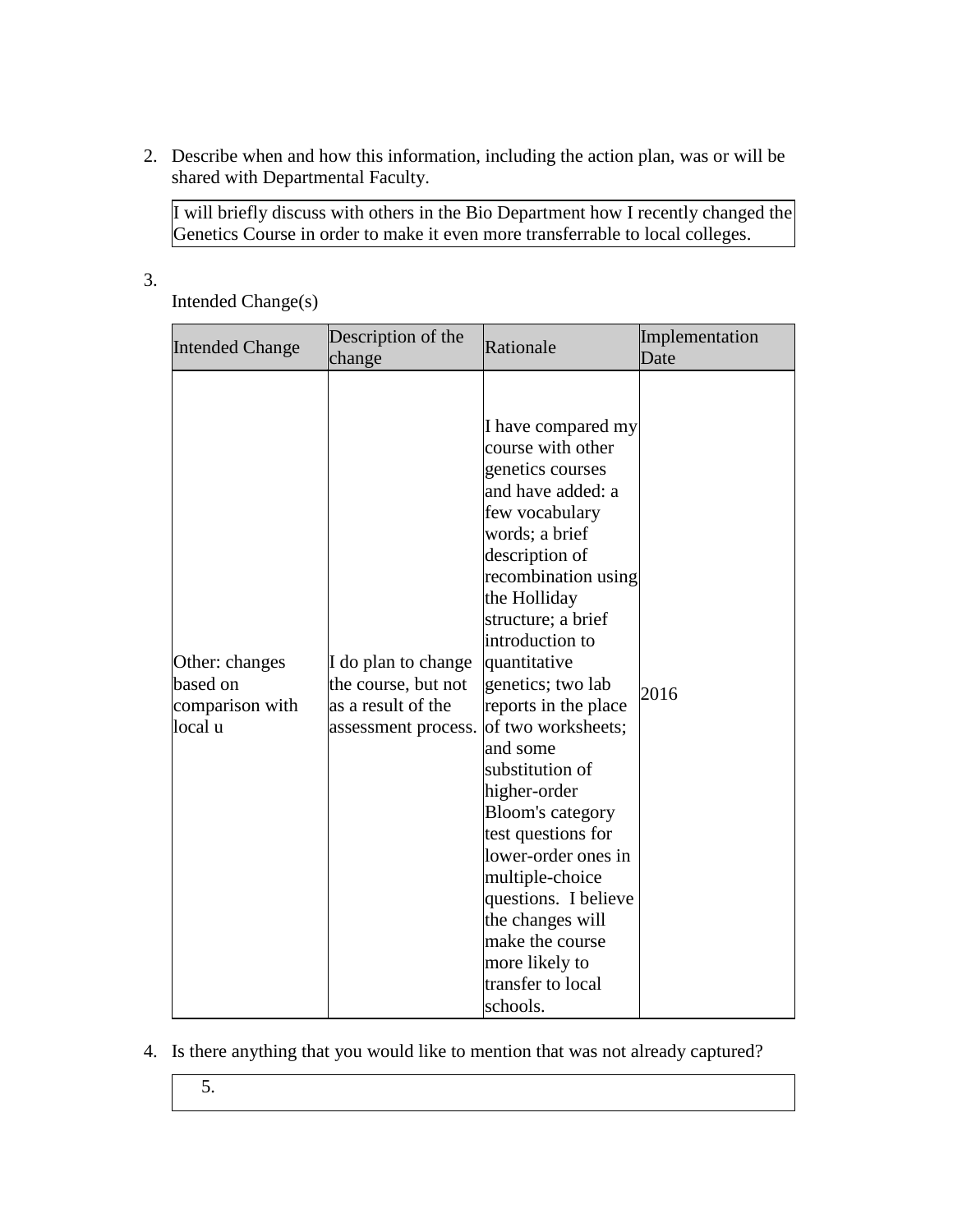# **III. Attached Files**

BIO 208 for review 2\_2017

| <b>Faculty/Preparer:</b>                      | Emily Thompson Ph.D. Date: $02/16/2017$ |                           |
|-----------------------------------------------|-----------------------------------------|---------------------------|
| <b>Department Chair:</b>                      | Anne Heise                              | <b>Date:</b> $02/21/2017$ |
| <b>Dean:</b>                                  | Kristin Good                            | <b>Date:</b> 02/23/2017   |
| <b>Assessment Committee Chair: Ruth Walsh</b> |                                         | <b>Date:</b> 03/19/2017   |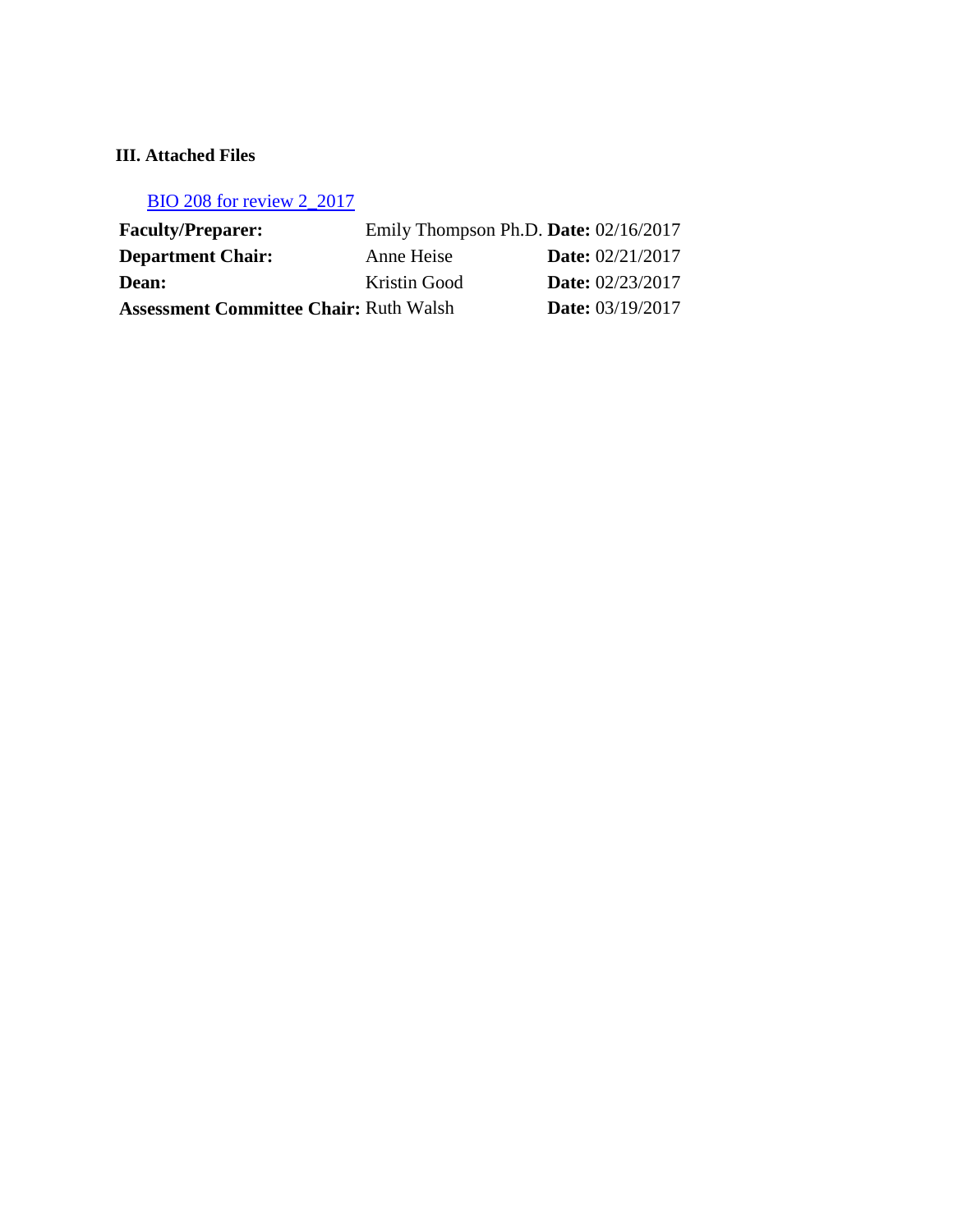#### **WASHTENAW COMMUNITY COLLEGE**

#### **COURSE ASSESSMENT REPORT**

#### **I. Background Information**

- 1. Course assessed:
	- Course Discipline Code and Number: BIO 208 **Course Title: Genetics**
	- Division/Department Codes: MNS/LIF
- 2. Semester assessment was conducted (check one):
	- $\Box$  Fall 20
	- X Winter 2008
	- Spring/Summer 20
- 3. Assessment tool(s) used: check all that apply.
	- $\Box$  Portfolio
	- Standardized test
	- $\Box$  Other external certification/licensure exam (specify):
	- $\Box$  Survey
	- $\Box$  Prompt
	- $\Box$  Departmental exam
	- $\Box$  Capstone experience (specify):
	- X Other (specify): Lecture exams, lab exams, and final exam
- 4. Have these tools been used before?
	- $\prod$  Yes
	- $X$ No

If yes, have the tools been altered since its last administration? If so, briefly describe changes made.

5. Indicate the number of students assessed/total number of students enrolled in the course.

19/19 at the beginning of the course (all); 16/17 at the end of the course (one enrolled student chose not to take the final).

6. Describe how students were selected for the assessment.

All students taking the assessment question were assessed for Achievement Level.

#### **II. Results**

- 1. Briefly describe the changes that were implemented in the course as a result of the previous assessment. None.
- 2. State each outcome (verbatim) from the master syllabus for the course that was assessed.

1. Describe the laws, concepts and mechanisms involved in classical Mendelian genetics; solve problems, predict outcomes, and interpret literature readings.

2. Describe the mechanisms involved in molecular genetics for prokaryotes and eukaryotes, solve problems, predict outcomes and interpret literature readings. Describe the molecular basis of various diseases, and related ethical considerations.

3. Describe the laws and concepts involved in population genetics. Explain how genetic mechanisms drive evolution.

4. In the lab, perform and demonstrate understanding of selected classical and molecular genetic techniques.

3. Briefly describe assessment results based on data collected during the course assessment, demonstrating the extent to which students are achieving each of the learning outcomes listed above. Please attach a summary of the data collected.

Students were assessed for their Achievement Level on 11 questions that were representative of the course content. There were 3 questions for Outcome 1, 3 for Outcome 2, 2 for Outcome 3 and 3 for Outcome 4.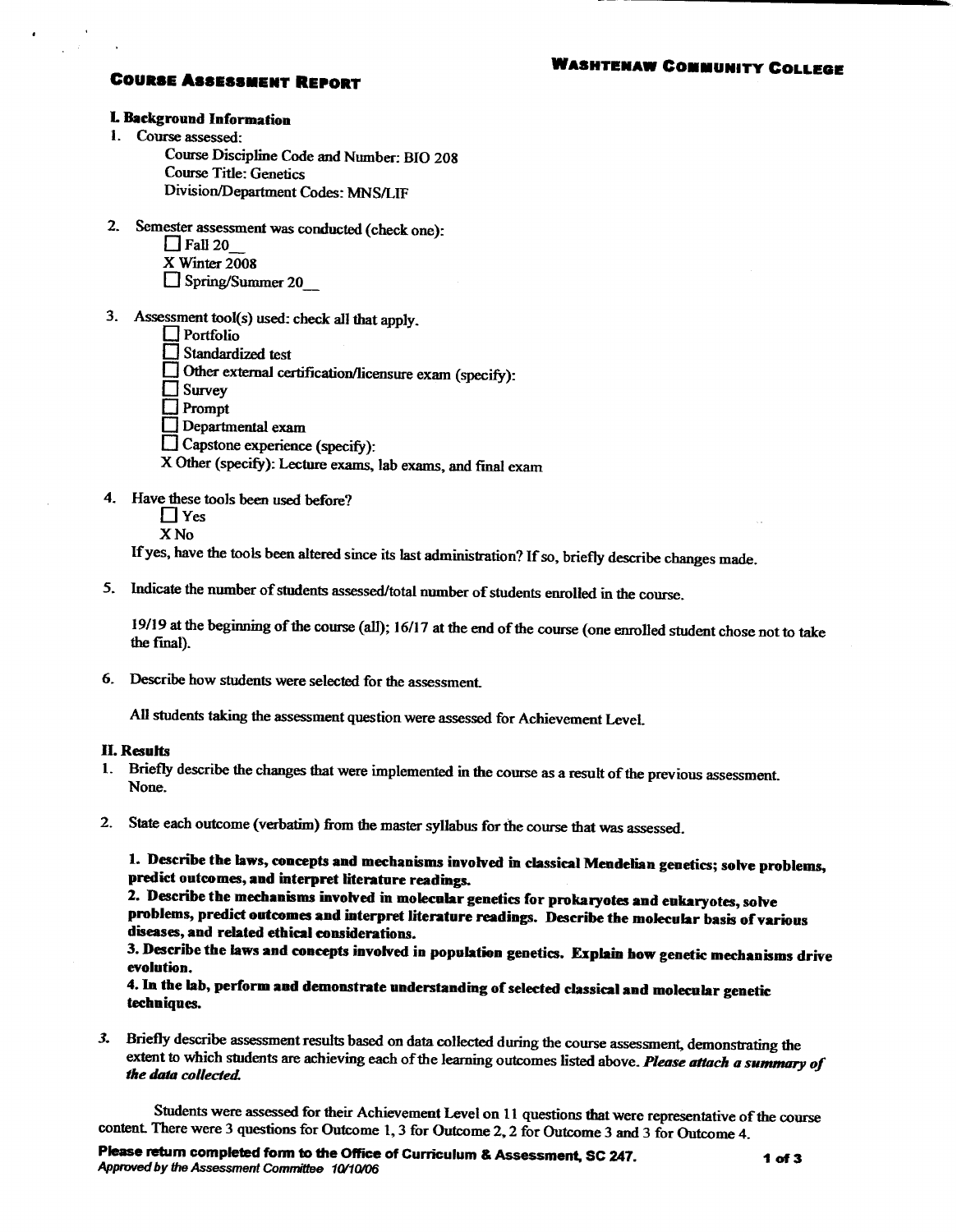#### **WASHTENAW COMMUNITY COLLEGE**

#### **COURSE ASSESSMENT REPORT**

Attached is a "Summary and Analysis of Data Collected," which gives the data and an explanation of how the data were tabulated. Table 1 shows the percent of the students at each Achievement Level for each of the 11 questions assessed. For each of the 11 questions, at least 79% of students had Excellent Achievement Levels, meaning the student scores were between 85-100%. Moreover, at least 81% of students had Good or Excellent Achievement Levels on each of the questions, meaning student scores were between 70-100%.

The standard of success was defined as 70% of students achieving scores of Good or Excellent for each question studied. Assessment results showed that 81% or more of the students demonstrated significant mastery of each question and therefore indicate that the standard of success was met and exceeded.

For each outcome assessed, indicate the standard of success used, and the percentage of students who achieved that level of success. Please attach the rubric/scoring guide used for the assessment.

Attached, please find the "Rubric for Assessment", which gives details of the rubric used in the assessment. Please find on the "Summary and Analysis of Data Collected," the tables summarizing the data collected on student achievement for the course outcomes.

Results of the assessment are given in Table 1 and are described above. Results are shown a slightly different way in Table 2, which shows the percent of students at each Achievement Level averaged for a given outcome. Eighty-seven percent of students mastered the three questions of Outcome 1 with an Excellent Achievement Level (student score of 85-100%) and 7.5% with a Good Achievement Level (student score of 70-84%). For the three questions of Outcome 2, 86% of students had an Excellent Achievement Level and 2% had a Good Achievement Level. Outcome 3 results were averaged for two questions and 97% of students got an Excellent Achievement Level and 0% got a Good Achievement Level. Finally, for the 3 questions of Outcome 4, 86% of students got an Excellent Achievement Level and 0% got a Good Achievement Level.

These results show that an average of 86% or more of students mastered the four outcomes of the course with Good or Excellent Achievement Levels. While not part of the standard of success, these results confirm that the students are successfully mastering the outcomes of the course.

4. Describe the areas of strength and weakness in students' achievement of the learning outcomes shown in assessment results.

Strengths:

The students are mastering complex content and mastery can be assessed by looking at student responses to a cluster of exam questions that are representative of course content. The standard of success was met and exceeded in this course.

**Weaknesses: None** 

#### III. Changes influenced by assessment results

1. If weaknesses were found (see above) or students did not meet expectations, describe the action that will be taken to address these weaknesses.

- 2. Identify intended changes that will be instituted based on results of this assessment activity (check all that apply). Please describe changes and give rationale for change.
	- a. Outcomes/Assessments on the Master Syllabus Change/rationale:
	- b. <u>Objectives/Evaluation</u> on the Master Syllabus Change/rationale:
	- c.  $\Box$  Course pre-requisites on the Master Syllabus Change/rationale:
	- d.  $\Box$  1<sup>st</sup> Day Handouts Change/rationale:
	- e.  $\Box$  Course assignments Change/rationale:
	- f.  $\Box$  Course materials (check all that apply)  $\Box$  Textbook  $\Box$  Handouts

Please return completed form to the Office of Curriculum & Assessment, SC 247. Approved by the Assessment Committee 10/10/06